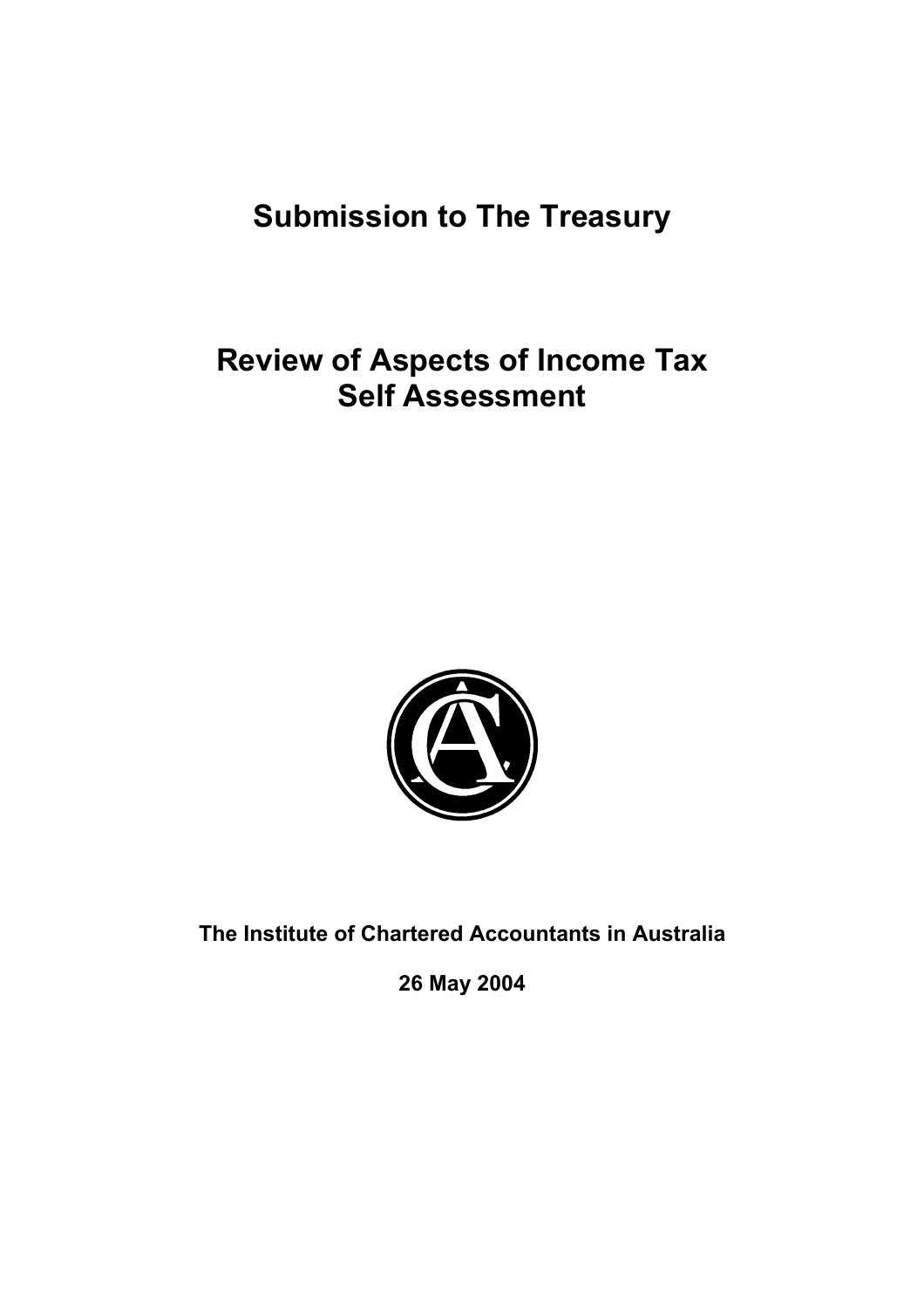

The Institute of **Chartered Accountants** in Australia

26 May 2004

The Review of Self Assessment The Treasury Langton Crescent ACT 2600

Dear Sir/Madam

The Institute of Chartered Accountants is pleased to offer its submission in relation to The Treasury's Review of Aspects of Income Tax Self Assessment , in particular the discussion paper of March 2004.

Should you have any questions or require further information, please do not hesitate to contact me:

 Ali Noroozi Tax Counsel The Institute of Chartered Accountants in Australia Level 14, 37 York Street Sydney NSW 2000

Ph: (02) 9290 5623 Fax: (02) 9262 3251 [anoroozi@icaa.org.au](mailto:anoroozi@icaa.org.au) 

We would also like to confirm that the attached submission may be made public.

We look forward to The Treasury's report and recommendations and would be pleased to participate in any further consultation on the matter.

Yours sincerely

Ali Noroozi Tax Counsel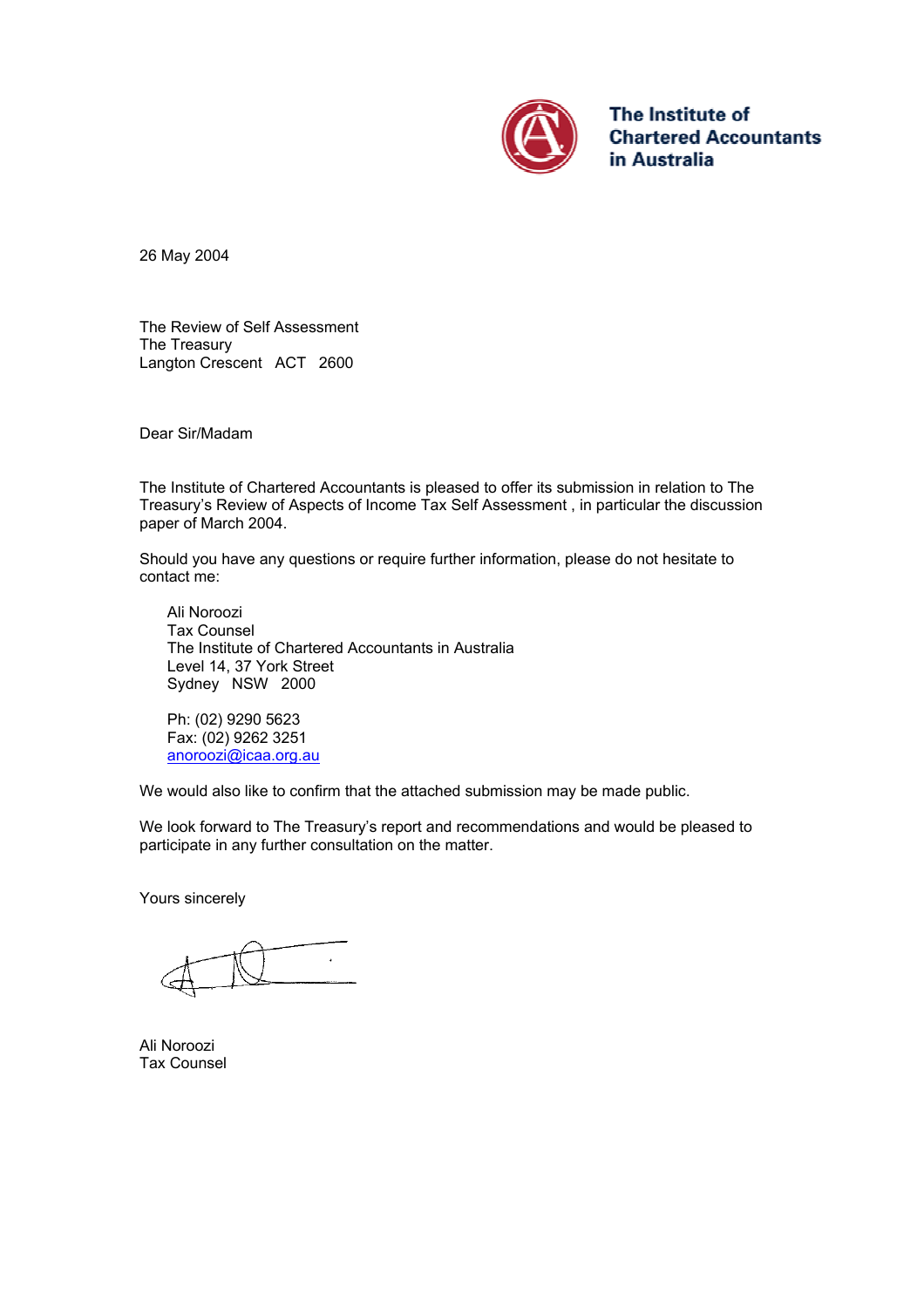

## **Introductory comments**

1. The Institute of Chartered Accountants in Australia (ICAA) is the leading professional accounting organisation in Australia, representing some 40,000 members in public practice, commerce, academia, government and the investment community. The ICAA's members are advisers to businesses at all levels, from small and medium sized businesses to the largest global corporations operating in Australia and overseas.

2. The ICAA welcomes Treasury's Review of Aspects of Income Tax Self Assessment (ROSA) and offers the comments set out below in response.

3. By way of introduction, the ICAA would like to emphasise that these comments are offered in the spirit of cooperation with a view to improving the state of the tax system. They are not intended to be critical but rather an honest appraisal of the tax system as we see it. We also appreciate that the design of the self-assessment system must balance the competing interests of the taxpayer community and advisors to it, against those of the Tax Office.

4. Some of the questions raise complex issues to which there is no obvious answer and are worthy of a comprehensive submission on their own. As such it would seem desirable that there be further consultation on many of the proposals put forward in the discussion paper when the various stakeholders have had an opportunity to understand and appraise each others' perspectives.

5. Australia's tax system has undergone some significant changes in recent years as a consequence of the rapidly evolving reform environment initiated by the Government. This has presented a challenging environment for the self assessment system to operate in. It is inevitable that a system under pressure will experience weaknesses at some points. To the extent that the ICAA's submission draws attention to these weaknesses, it is done not so as to dwell on the past but with the hope that lessons might be learned going forward.

6. With the benefit of hindsight it would seem that many of the concerns with the current tax system outlined in our submission are a consequence of three key factors in combination:

- the significant quantity of complex and often retrospective legislation introduced with limited opportunity for meaningful consultation with the profession;
- a lack of skilled staff and other resources within the Tax Office; and
- the difficulties experienced in updating the Tax Office's administrative systems to accommodate the New Tax System and the volume of administrative work this has created for tax practitioners.

7. The ICAA is pleased to observe that the Tax Office's systems have significantly improved. The legislative reform process appears to now being progressed at a more manageable pace and there is more cooperation between Treasury, the Tax Office and the profession as regards consultation. Nonetheless, there are still recent examples, such as the foreign currency gain and loss (forex) measures, which it is felt would have benefited from further consultation and a greater leadtime to identify the myriad of technical and administrative issues that are becoming apparent after the legislation has taken effect.

8. There appears to be a view within the Tax Office that recent tax reforms have been "bedded down" and the emphasis should now be on enforcement. As outlined in our submission, this is not accurate – practitioners and taxpayers are still absorbing the various tax reforms introduced in recent years and are having to cope with the new measures that continue to be introduced.

9. The ICAA has grave concerns about the current level of Tax Office resourcing. There is a pressing need for improving the technical skills and quantity of staff available to provide competent guidance on how these tax reforms are applied in practice. Problems in obtaining resolution of a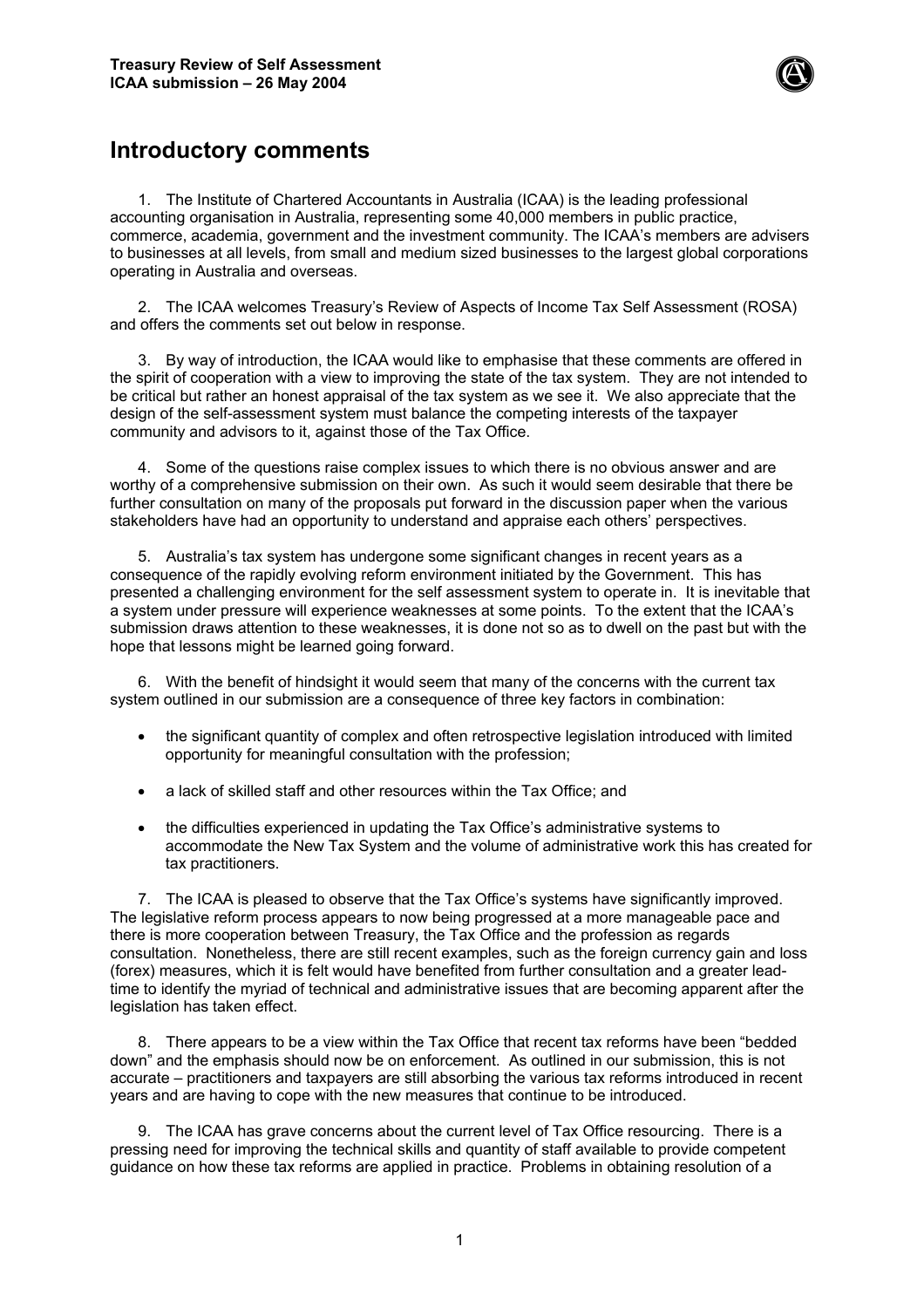#### **Treasury Review of Self Assessment ICAA submission – 26 May 2004**



myriad of interpretive issues relating to consolidation and the foreign exchange measures are examples.

10. An ongoing concern that troubles the ICAA greatly is the difficulty in achieving amendments to the existing tax laws. There is a disconcertingly large number of technical problems and gaps with the current law in need of amendment, many of which were identified and acknowledged years ago. We have been frankly informed that it could be 3+ years before the backlog of identified amendments are legislated. This problem appears only to escalate as tax reform process continues with insufficient opportunity to identify drafting issues prior to its release.

11. Finally, the ICAA observes that as a result of the significant changes to Australia's tax system coupled with changes to the broader economic environment it is becoming apparent that various aspects of the self-assessment system are in need of refinement. Many of the proposals contained in the ROSA discussion paper are forward-thinking and to be commended in this regard. As such this review is appropriate and well timed. The ICAA is pleased to be involved in the consultation process and looks forward with interest to further consultation to progress the various initiatives.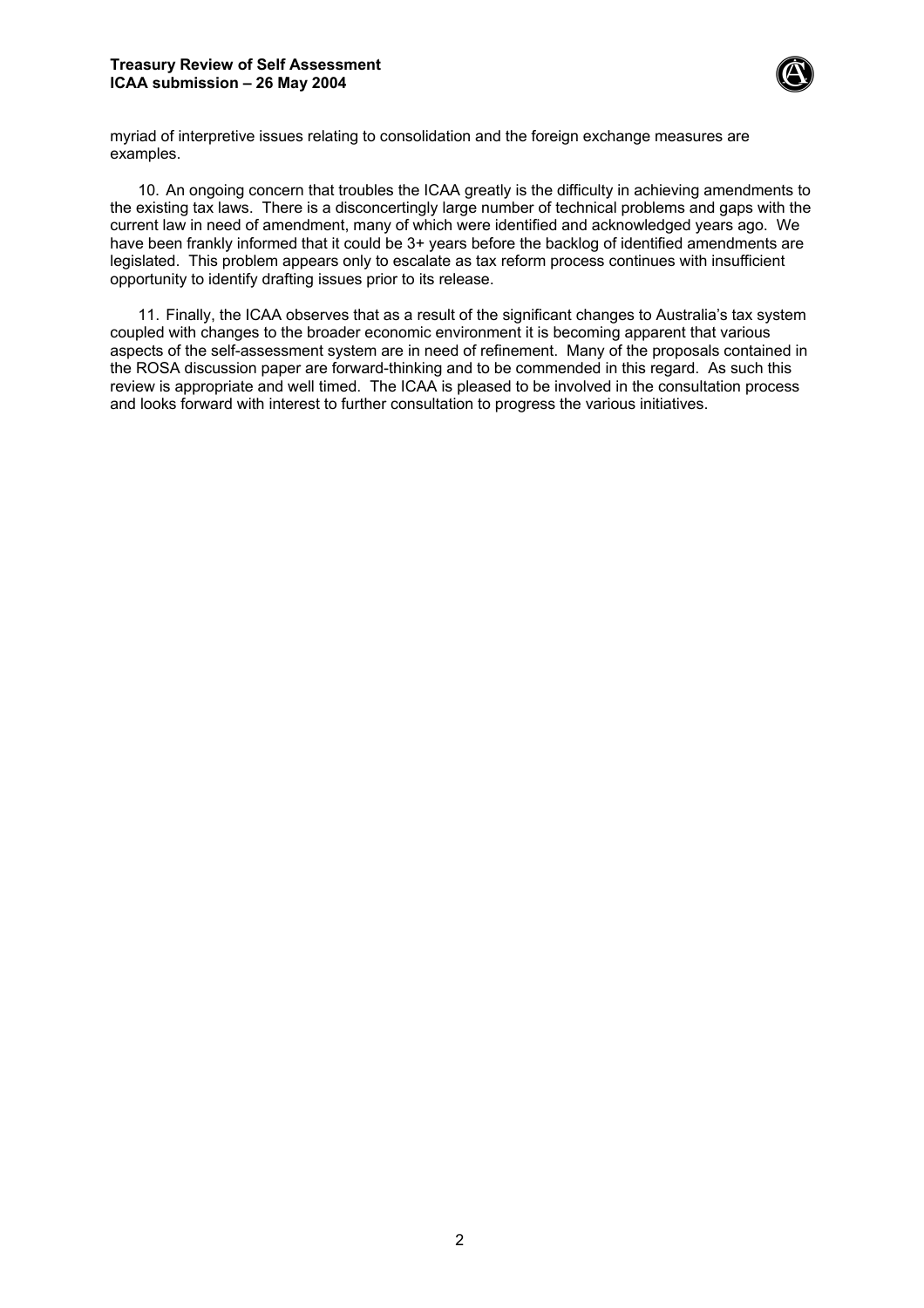

## **Chapter 2 Rulings and other Tax Office advice**

## **2.A. Is Tax Office advice sufficiently accessible?**

12. ICAA member feedback suggests that Tax Office advice is definitely not sufficiently accessible. It is a major concern and source of frustration for tax practitioners and received one of the highest ranking in the ICAA's member survey of tax administrative "bug bears" in 2003.

#### Technical knowledge

13. The most common concern is the lack of Tax Office staff technical knowledge and as a consequence being transferred through the maze of staff to get to someone who has the necessary knowledge. A particular frustration is Tax Office staff not having the necessary breath of knowledge about different taxes (for example income tax, GST, CGT, FBT, international tax) to be able to discuss the full range of tax issues applicable to a transaction. Practitioners are transferred between different parts of the Tax Office, with the time consuming exercise of repeatedly explaining their issue and only getting disjointed parts of the total answer each time.

14. A lack of understanding of "the real world", particularly commercial transactions and commercial practices, further exacerbates the problem as it results in misunderstandings and additional time and frustration for the practitioner in having to provide background explanations.

15. Another problem becoming increasingly apparent is difficulty in resolving tax issues arising out of the interaction of different tax measures, for example consolidation and CGT. There appears to be a lack of coordination between Tax Office Centres of Expertise, with neither taking accountability for resolving the issues.

#### Volume and organisation of material on Tax Office website

16. The Tax Office produces a very significant volume of public rulings and other material that practitioners are expected to have regard to, as the following statistics illustrate\*:

|                                | 2001           | 2002 | 2003           | Year to May<br>2004 |
|--------------------------------|----------------|------|----------------|---------------------|
| <b>Taxation rulings</b>        | 14             | 21   | 16             | 4                   |
| Draft taxation rulings         | 16             | 13   | 13             | 0                   |
| <b>Taxation determinations</b> | 27             | 28   | 32             | 16                  |
| Draft taxation determinations  | 16             | 16   | 23             | 9                   |
| <b>GST</b> rulings             | 8              | 6    | 16             | 3                   |
| Draft GST rulings              | 9              | 11   | 9              | 1                   |
| <b>GST</b> determinations      | $\overline{2}$ | 5    | 3              | 3                   |
| Draft GST determinations       | 1              | 5    | 5              | 3                   |
| <b>GST Bulletins</b>           | 3              | 0    | $\overline{2}$ | 0                   |
| Practice statements            | 15             | 20   | 13             | 9                   |
| ATO Interpretative Decisions   | 805            | 1116 | 1200           | 435                 |

17. These figures do not include the many withdrawals and addenda issued periodically, the large number of class rulings (333 during the same period) and product rulings (477 during the same period) which practitioners may find useful to have regard to, nor rulings and determinations on specialist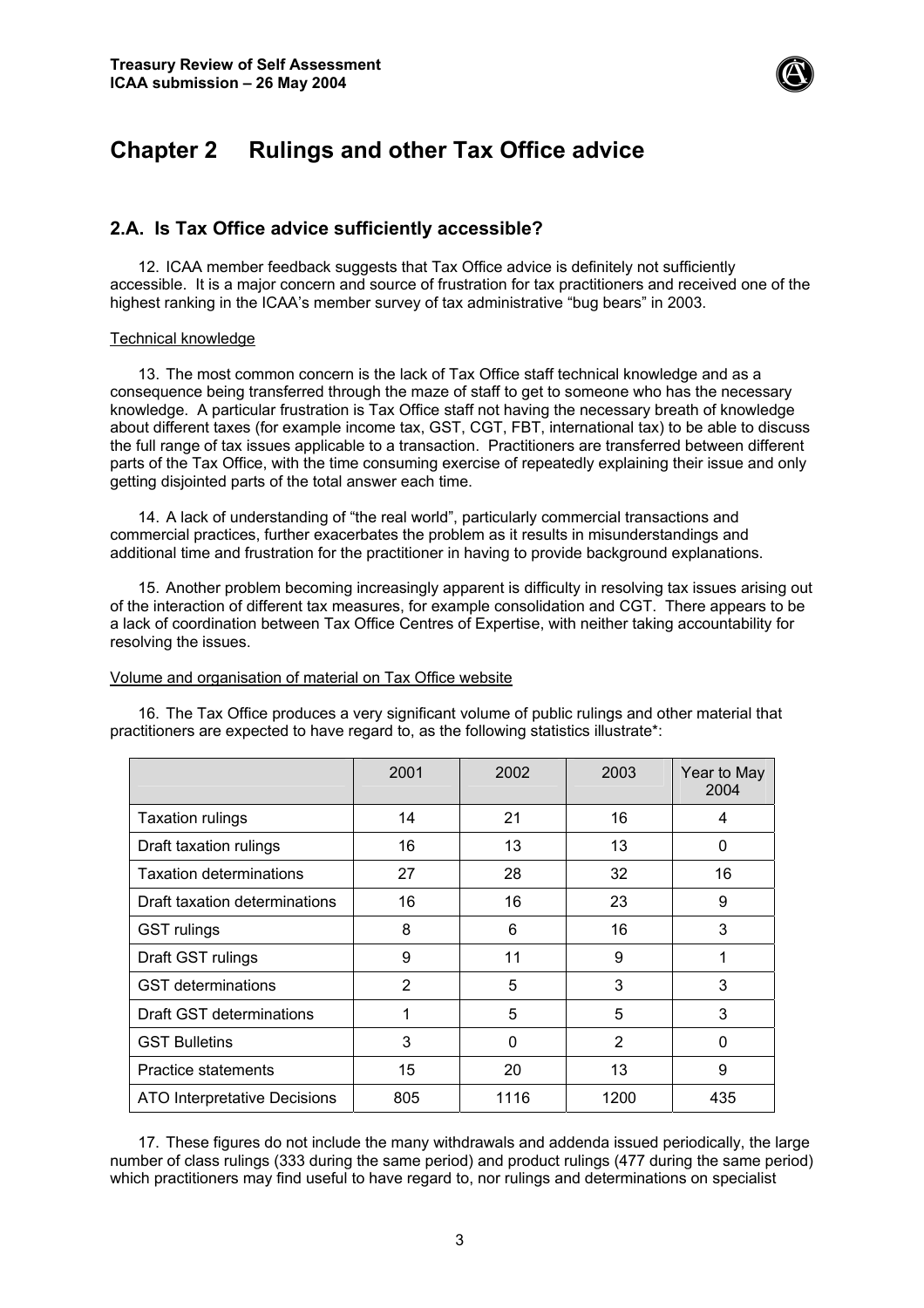

topics such as superannuation guarantee, excise, product grants and energy grants. There are also a large number of fact sheets, information booklets and other guidance material which practitioners and taxpayers may find useful when seeking assistance at a more basic level.

18. Given the sheer volume of this advice and guidance material, practitioners are very reliant on searching for this advice on the Tax Office website and unfortunately it is not always easy to locate. Subject to the comments below, rulings are not grouped by tax topic. The website search engine is very basic and the results are very dependent on what search term(s) the practitioner thought to use. The website can also be extremely slow at times and because of the separation of the main Tax Office website and ATO Legal Database, practitioners must search twice to see what other Tax Office guidance material is available.

19. The ICAA notes that the Tax Office website has a separate section for consolidation, which includes a separate listing of public rulings and ATO Interpretative Decisions relating to consolidation. We understand that this initiative is being 'rolled out' to capital gains tax as well. The ICAA has received positive feedback in relation to this initiative and suggests it be further extended to other tax topics (we note that ATO Interpretative Decisions are also grouped by topic but feedback suggests that sub-topics would be useful and that listing under more than one topic might also be appropriate).

20. In short, the process of locating relevant advice on the Tax Office website can be a time consuming and frustrating exercise and one is not always sure whether all relevant material has been located. If one considers the accessibility of publicly accessible Tax Office advice in the sense of "ease of access", then even though it exists – in great quantity - this advice cannot be regarded as sufficiently accessible.

#### Lack of timely guidance material on new measures

21. A further problem particularly prevalent in recent years is the lack of timely guidance material on the interpretation and administration of new (and often retrospective) tax measures. Examples include the Part 3-90 ITAA 1997 group consolidation provisions, with significant areas of interpretation still requiring rulings more than 2 years after the date of effect (for 'early balancers') and the Divisions 775 and 960C ITAA 1997 foreign exchange provisions, with very little guidance material available at the time of writing (mid-May 2004) for a measure which is effective from 1 July 2003.

22. In defence of the Tax Office, they are in the unenviable position of having to prepare guidance material with very limited lead-time on measures that have often yet to go through the Parliamentary process and may be changed before enactment. Furthermore, due to restricted and/or timeconstrained consultation on the design of new legislation, it is often only after the final legislation is made public and practitioners "at the coal face" have an opportunity to consider how the provisions will work in practice that interpretive and administrative issues become apparent, and the Tax Office is then bombarded with urgent calls for advice on unanticipated issues.

#### Measures announced but not legislated

23. A further extension of this problem relates to taxation changes announced by the Government, again often with retrospective effect, but not yet legislated. Practitioners need guidance on how the Tax Office will interpret and apply these new measures, but the Tax Office is unable to provide guidance on announced changes that are not yet law (see practice statement PS LA 2004/6).

24. The Tax Office and professional bodies are working cooperatively regarding protocols (for example GIC and penalty implications of lodging tax returns on the basis of the announcement rather than the current law), but only on an ad hoc basis. This does not ameliorate the core uncertainty and frustration experienced by practitioners and taxpayers dealing with measures announced by not yet legislated.

#### Private binding rulings published on website

25. The ICAA notes that although edited PBRs are published on a register located on the website, access is essentially restricted to the recipient who has the PBR number. The register cannot be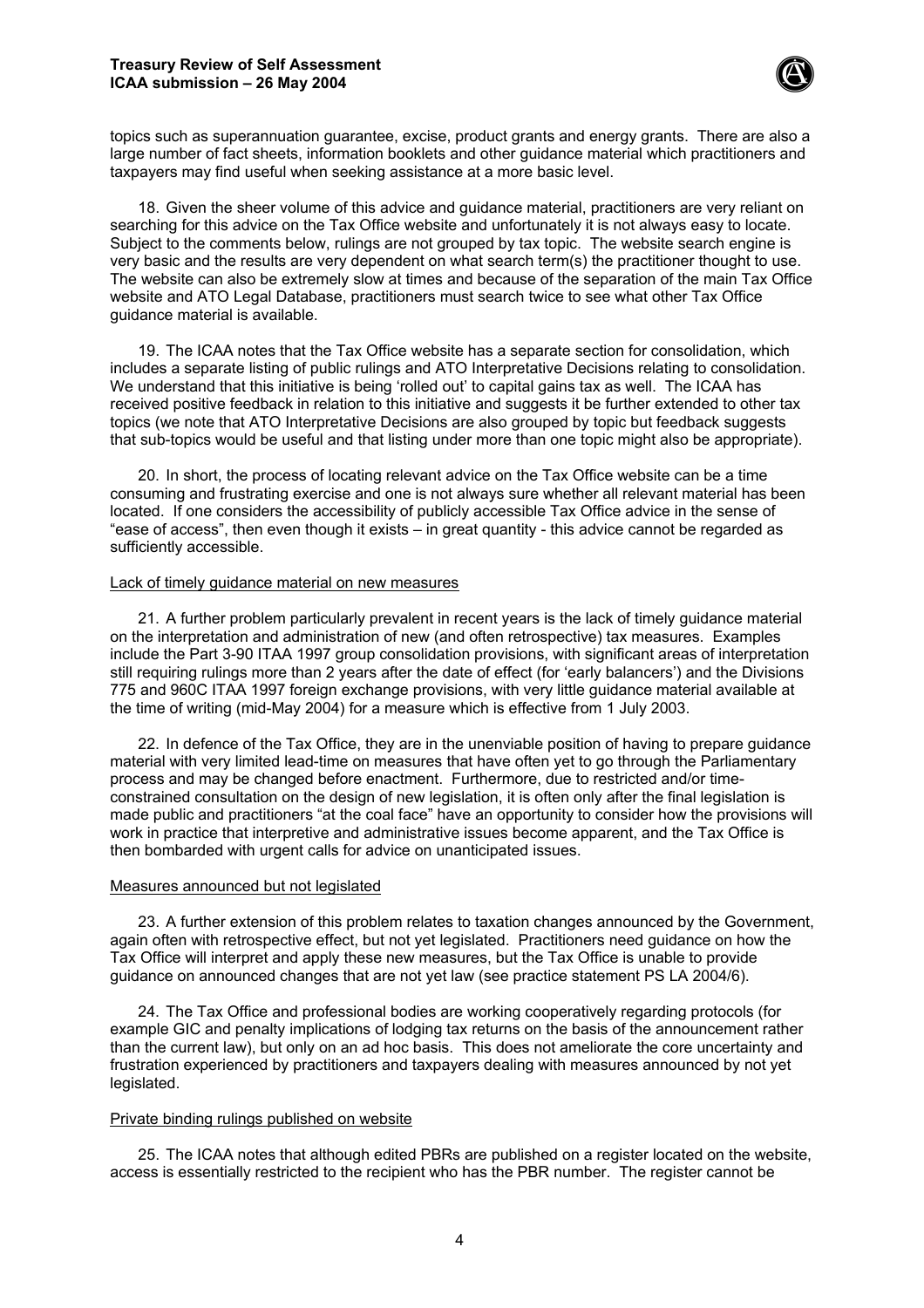

searched by others with a view to seeking guidance on how the Tax Office has applied the law in a particular instance. As such the PBR register serves an integrity purpose only.

26. Despite Tax Office assurances that PBRs with any precedential value are converted into ATO Interpretative Decisions, members are nonetheless frustrated that they are denied access to this source of quidance.

#### **Recommendation:**

- Improve the technical competence and breadth of skills of Tax Office staff.
- Improve interactions between Tax Office Centres of Expertise.
- Improve the organisation of material on the Tax Office website
- Ensure that Tax Office staff have the necessary level of skills and experience for the type of advice they are providing.
- To the fullest extent possible, when designing new legislation allow sufficient time for consultation to assist identify and resolve issues, information needs, effective communication tools etc.
- To the fullest extent possible, increase the 'lead time' between finalisation and release of new legislation and its date of effect to enable the Tax Office (and practitioners) to be better prepared for it, particularly production of the necessary public rulings and other guidance material.

## **2.B. Should Tax Office advice indicate whether Part IVA applies to a particular arrangement as a matter of course, or only on request?**

27. The ICAA's preference is that the Tax Office indicates whether Part IVA applies to an arrangement as a matter of course, unless the taxpayer indicates that they do not require a ruling on Part IVA.

28. A private binding ruling (PBR) will often be sought to provide certainty regarding the taxation treatment of aspects of a legitimate transaction where the potential application of Part IVA is not a concern to the taxpayer. The ICAA has concerns that in practice the additional process of ruling on Part IVA may slow down the process of issuing the PBR. As such these taxpayers may decide that they do not wish to obtain that additional certainty.

29. It is important that the Tax Office issue rulings on Part IVA without prevarication and on a timely basis (anecdotal feedback suggests there are currently problems in both regards).

#### **Recommendation:**

• Tax Office advice to consider Part IVA as a matter of course, unless the taxpayer indicates that they do not require this.

## **2.C. Do taxpayers and their advisers currently encounter delays in obtaining Tax Office advice? If so, what strategies might allow the Tax Office to provide advice on a more timely basis?**

30. Anecdotal feedback from ICAA members indicates that they often encounter delays in obtaining Tax Office advice well in excess of the Tax Office's administrative undertaking of 28 days. Members have reported:

• Ruling requests (particularly PBR and class rulings) extending well beyond a year.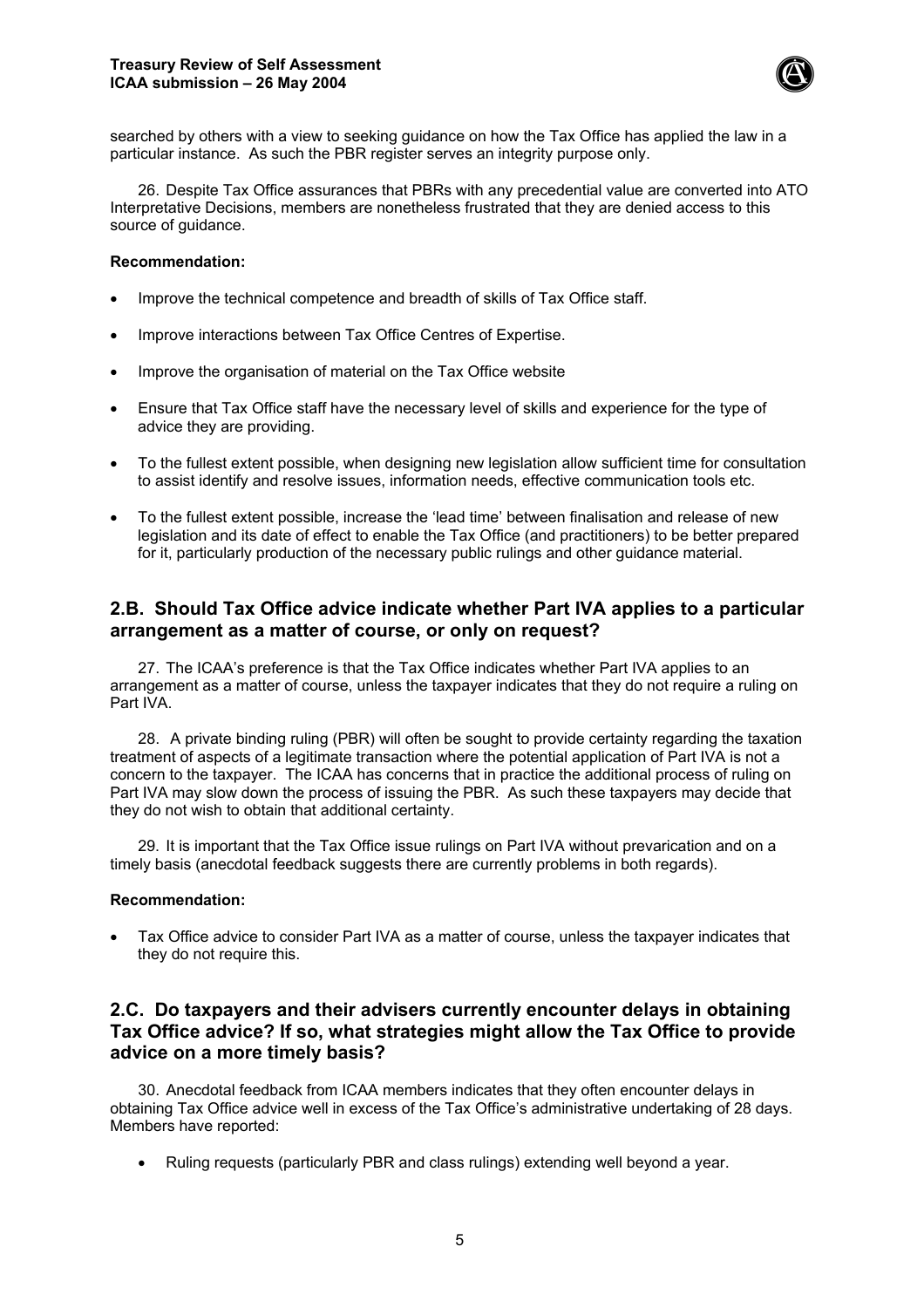

• Being effectively requested to withdraw ruling requests, the inference being that the topic was too problematic and the Tax Office unwilling to set a precedent either way.

31. This appears to be a particular concern to practitioners advising taxpayers with complex affairs and the application of new and/or complex legislation, particularly corporate restructuring where the plethora of anti-avoidance and 'integrity' measures must be considered.

32. There are examples where significant transactions have gone ahead on the basis of the considered view of advisors because the Tax Office did not issue a PBR or class ruling on a timely basis, only to have the an adverse ruling subsequently issued such that the transaction would not have been undertaken had they known the ATO's view in advance. One example is the delays in issuing a class ruling for the listed company Sipa Resources Ltd with shareholders disadvantaged as a consequence – see the company's statement to the ASX dated 22 October 2003 for details.

33. Another unfortunate example of Tax Office delays is taxpayers affected by the noncommercial losses provisions. The minutes of the National Tax Liaison Group meeting for 3 December 2003 report that the average completion time for rulings for the exercise of the Commissioner's discretion under section 35-55 ITAA 1997 was 94 days in 2002-03 and 66 days for the year to 30/10/03. In the ICAA's view these delays are indicative of both the complexity and volume of information that individuals are required to provide and also raises questions as to the efficiency of ATO processes in analysing and processing the applications

#### **Recommendation:**

- Improving Tax Office resourcing and internal processes to improve the timeliness of Tax Office advice.
- Introduce statutory time limits for the issuance of rulings, with a positive ruling in favour of the taxpayer deemed to have been issued in default should the time limit not be met.
- Investigate the merits of introducing an independent tribunal or arbitration process as a means of "fast tracking" a speedy resolution on complex matters.
- It can also be observed that an inevitable consequence of complex tax legislation is a greater need for timely advice. As such the ICAA urges Treasury and the Tax Office to ensure that when new tax measures are introduced in future, in addition to ensuring sufficient 'lead time' for both the Tax Office and practitioners to prepare for the new measure, the Tax Office is adequately resourced to issue timely advice.

## **2.D. Are there significant problems with the accuracy of Tax Office advice? If so, how should they be addressed?**

#### Oral advice

34. Inaccurate Tax Office advice is a particular concern with oral advice from call centre and field staff who it would seem do not have the necessary training or experience. Most practitioners have experienced ringing up the ATO to clarify a technical or administrative matter, are given an answer to which they think "that can't possibly be correct", ring up again only to receive a completely different answer.

35. In addition to the practitioner's wasted time and, therefore, cost to the taxpayer, the verbal advice is generally not binding on the Tax Office and in the event of an audit and the Tax Office adopting a contrary position the taxpayer can suffer additional tax, GIC and potentially penalties.

36. One possible solution in this regard is for call centre staff to confirm the oral advice they have provided to a taxpayer or practitioner by email. The email should include a message explaining the extent to which the advice provided is binding on the Tax Office. The ICAA understands that call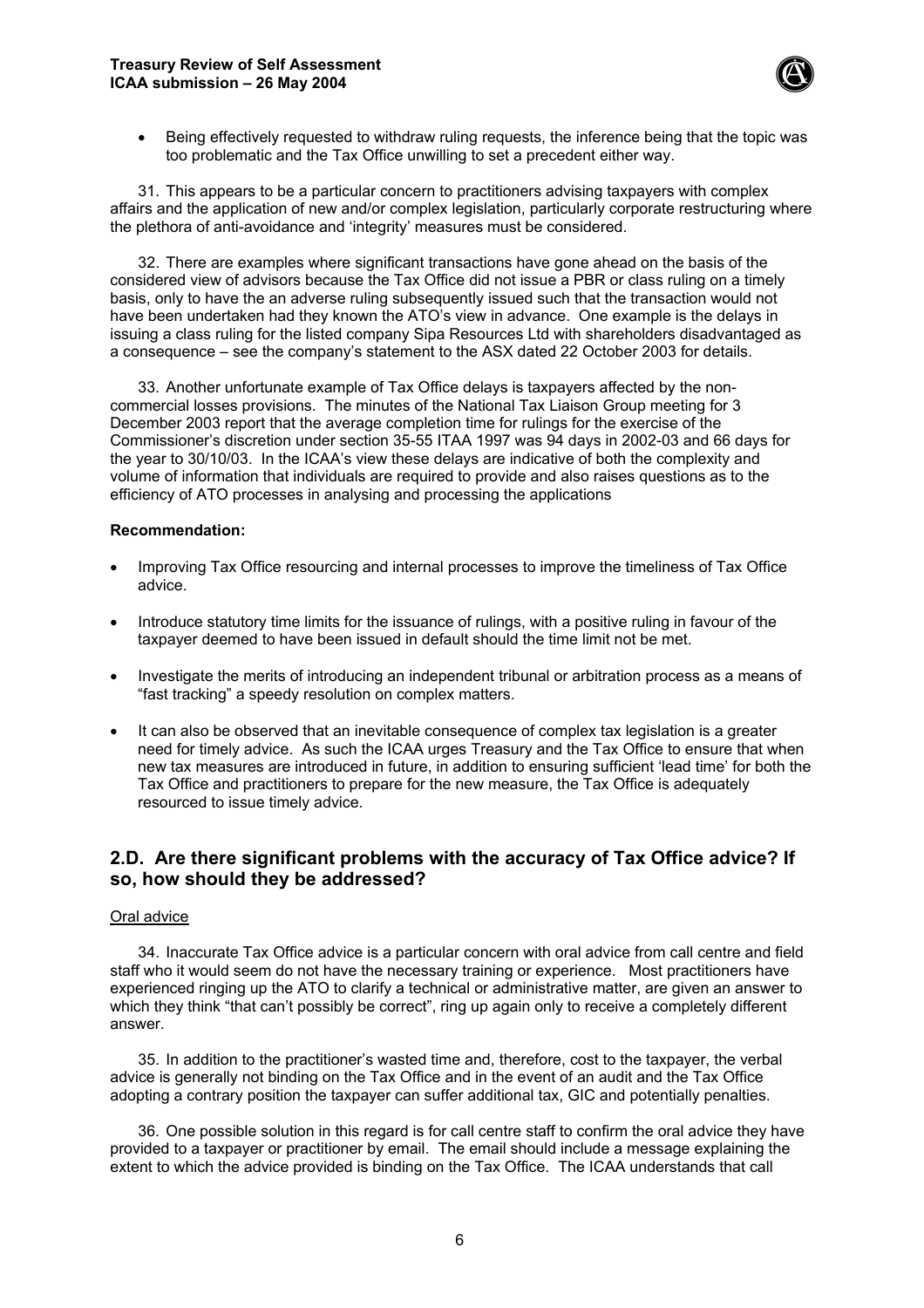

centre staff make a record of advice provided for internal purposes, in which case forwarding such an email should not be too onerous.

#### Private binding rulings

37. ICAA members also report receiving draft PBR and class rulings with blatant technical mistakes or omissions, requiring the practitioner to effectively "rewrite" the PBR for the Tax Office prior to its finalisation. This adds to the time taken to issue the ruling, as well as the practitioner's time and therefore cost to the taxpayer.

38. Practice statement PS LA 2001/11 sets out a procedure for periodic internal technical quality reviews of written interpretive decisions. The ICAA is not in a position to judge the effectiveness of this process, but notes that the extent of feedback from members raising concerns suggests there is room for improvement. The ICAA also notes that practice statement PS LA 1999/1 (Tax Consultants Register) anticipates the use of external consultants with specialist technical skills to assist resolve significant issues. We are unaware of the extent to which the avenue is utilised, but it would seem worth exploring greater use of the concept with a view to improving quality and timeliness of advice.

39. Ultimately inaccurate Tax Office advice erodes confidence in the tax system generally. It also builds resentment amongst practitioners who feel "I'm expected to know it all and get sued if I don't, yet the so-called experts who enforce the law can't get it right".

40. Upgrading Tax Office staff skills urgently requires additional resourcing. Again, the complexity and volume of legislation introduced in recent years appears to have significantly contributed to the extent of the problem, particularly where there was minimal 'lead-time' and retrospective dates of effect – training staff and updating material for new tax measures is a challenge for the Tax Office as much as for tax practitioners.

#### **Recommendation:**

- Improve the technical competence and experience of Tax Office staff.
- Improve internal Tax Office review processes, but not at the expense of timeliness.
- Call centre to email the taxpayer or practitioner a record of oral advice provided as suggested above.

## **2.E. Is there evidence of pro-revenue bias in Tax Office advice? What measures would improve confidence in the objectivity of Tax Office advice? Would an independent evaluation assist?**

41. Anecdotal feedback is that there is a pro-revenue bias in the Tax Office, however this would seem inevitable given the role of the Tax Office.

42. As for how to improve confidence in the objectivity of the Tax Office, the ICAA does not have strong views on the matter. An independent evaluation process might not be practical and it would seem there is scope to improve existing measures.

#### ATO internal review processes and culture

43. It is the ICAA's perception that the Tax Office's internal review processes have improved and become more formalised and structured in the last few years. Practitioners can ask to have a matter escalated within the ATO hierarchy, and tax agents can raise concerns with their Relationship Manager as can large corporates with their Key Client Manager. However:

• The ICAA routinely finds members are unaware that they can initiate an internal review and it seems the process is not formal nor documented. Similarly, it seems many practitioners are unaware that they can contact their Relationship Manager to look into the issue.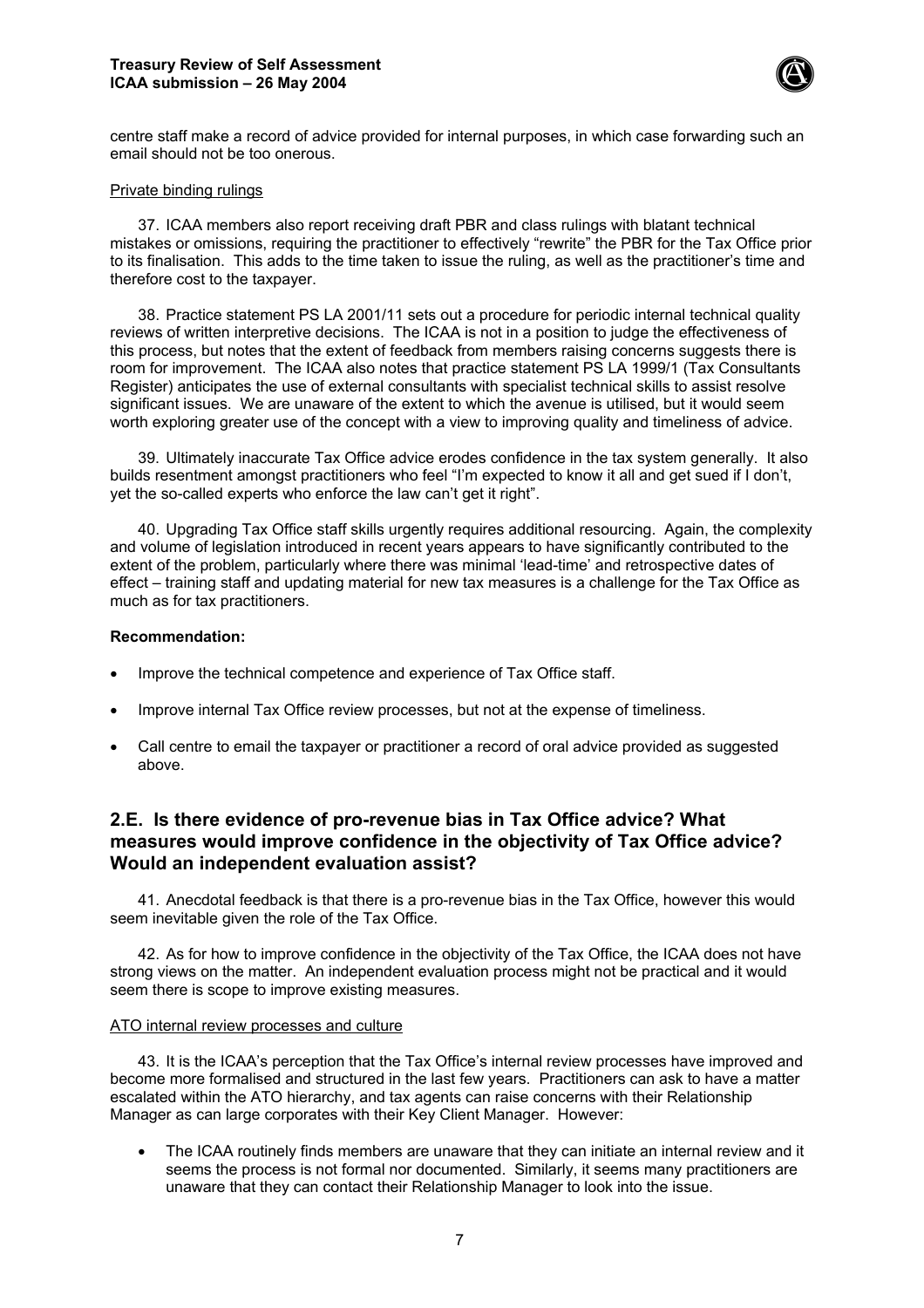

• Where the practitioner anticipates ongoing interactions with the Tax Officer that the concerns relate to (eg part-way through an audit), there is a fear of "pay back" should the practitioner voice concerns and thus and a strong reluctance to "rock the boat".

#### Public Rulings Panel

44. Although the Public Rulings Panel includes external practitioners, their role is merely to offer input and the Tax Office is not required to follow their recommendations.

45. In this regard the actual and perceived objectivity and independence of the public rulings process could be improved by giving more status to the views of external members, increasing the number of external members on the panel and perhaps making the chair of the panel an external member.

#### Legal objection & review framework

46. The existing legal framework of objection and review rights is an important measure for protecting taxpayer rights, but it has its limitations:

- It is a daunting and expensive exercise, particularly for less sophisticated advisors and taxpayers and realistically will only be utilised by taxpayers where significant amounts are involved and they are sufficiently confident of success to go through the process.
- A taxpayer is unable to have reviewed the merits of some decisions, for example, the exercise of the Commissioner's discretion.
- An objection/review of a PBR is restricted to the information that the taxpayer provided to the Tax Office, which can disadvantage the taxpayer where it becomes apparent that additional information may have assisted their cause.

#### Inspector-General of Taxation and the Tax Ombudsman

47. These officials are also available to hear from dissatisfied taxpayers; the ICAA is not aware of any concerns amongst practitioners or taxpayers in this regard.

#### **Recommendation:**

- Improve practitioner and taxpayer awareness of the Tax Office's internal review and escalation processes.
- An ongoing commitment from the Tax Office to improve its internal culture, emphasising objectivity, accountability and acceptance of taxpayers activating the Tax Office's internal review and escalation processes.
- Improve and expand the scope of the objection and review legal framework. This should involve further in-depth consultation with the profession.
- Improve the independence of the Public Rulings Panel as suggested above.
- Further investigate the merits of undertaking an objective independent assessment of Tax Office responses to PBR requests to highlight ways in the process could have been improved. For example providing clearer explanations of the considerations taken into account, or by identifying other relevant tax issues which have not been directly raised by the taxpayer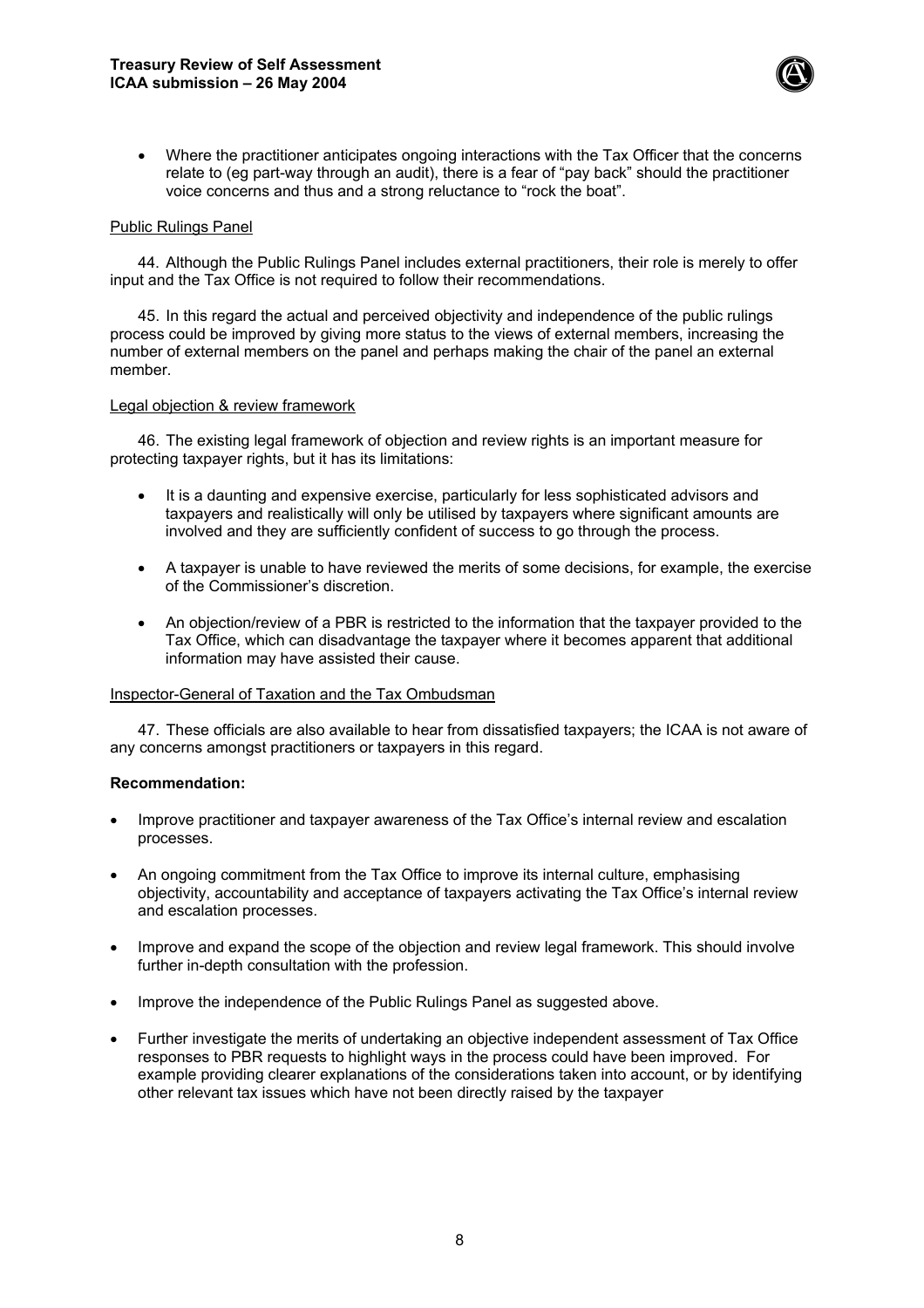

## **2.F. How should Tax Office advice be framed to assist taxpayers — by explaining contending views of the law, or by setting out how the Tax Office intends to apply it? Does this impact on the way that advice is expressed?**

48. The preferred manner of presenting advice is likely to vary depending upon the level of sophistication of the taxpayer (or their advisor), the nature of the advice sought and the motivation for seeking it. Having said that, ICAA member feedback suggests that on the whole, taxpayers and practitioners would prefer advice to be framed in a comprehensive manner, discussing contending views of the law and how the Tax Office intends to apply it. This includes both public and private rulings as well as other advice provided by the Tax Office.

49. It has been observed that the Tax Office often tends to focus on the specific issue or legislative provision raised by the taxpayer. For example the taxpayer may be advised that a deduction for interest on borrowing to pay income tax is non-deductible under section 25-5(2) ITAA 1997, but not be told that a section 8-1 deduction may be available for business taxpayers in certain situations and that there is a ruling (IT 2582) on point. In this regard a more expansive discussion of the law relevant to the situation being considered is desirable.

50. Practitioners relying on public rulings for guidance on the Tax Office's interpretation of an area of the law will benefit from a comprehensive discussion where the situation they are considering is not on "all fours" with the factual situation on which they are advising. Acknowledgement in the ruling of contending views of the law will also add legitimacy to (though not necessarily an assurance) a taxpayer's position should they adopt an alternate view and maintain they have a 'reasonably arguable position'.

## **2.G. How might the Tax Office clarify the circumstances in which general advice can be relied upon?**

51. Further consultation on this issue with a range of taxpayers (eg individuals, SME business taxpayers) on this issue would be desirable. ICAA member suggestions include:

- A 'simple English' A4 fact sheet which sets out a matrix of the different types of advice a taxpayer might receive, circumstances in which the Tax Office is bound by it, and implications should the Tax Office subsequently take a contrary position.
- This fact sheet could be included with written advice provided to a taxpayer.
- When providing oral advice, the Tax Officer could briefly explain the extent to which it can be relied upon, explain how to find the fact sheet on the Tax Office website and offer to mail it to the taxpayer.

52. As discussed above at [2.D.], the ICAA recommends that Tax Office call centre staff providing oral advice should email a record of the advice provided to the practitioner or taxpayer, including a statement explaining the extent to which the advice is binding on the Tax Office.

## **2.H. Is there value in making more Tax Office advice legally binding? What additional safeguards would be required?**

53. As a broad principle there is definitely value in making more Tax Office advice legally binding – many believe the "TaxPack promise" should be extended for example to ATO Interpretative Decisions, fact sheets, issues registers, and material such as the Consolidation Reference Manual. There is a particularly strong case for making ATO Interpretative Decisions legally binding on the Tax Office, given they are based on PBRs and must be followed by Tax Office staff preparing advice.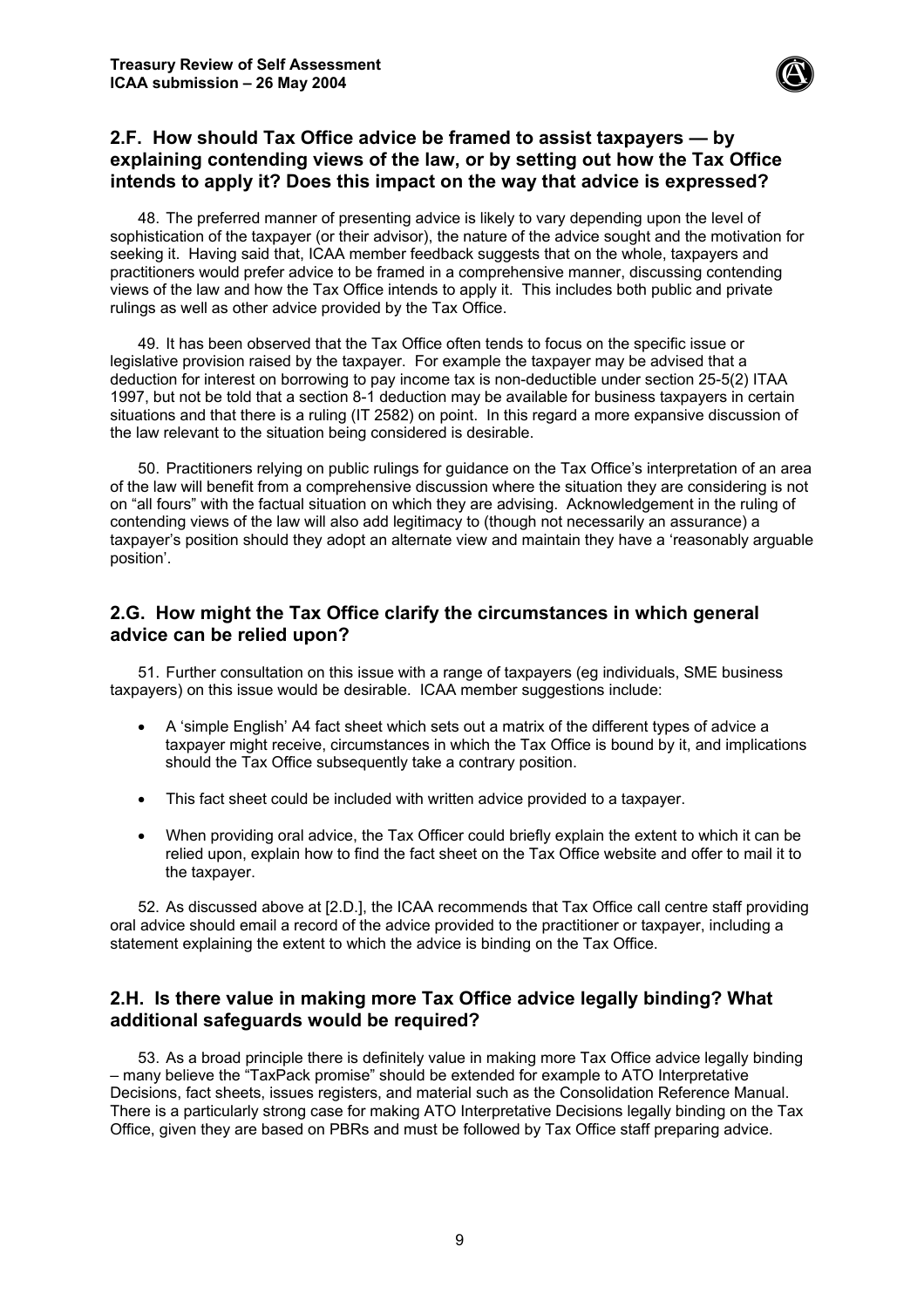

54. Despite the present assurance that this material is "administratively binding" on the Tax Office, there are enough instances where the Tax Office has deviated from their stated but not legally binding position that practitioners and taxpayers are sceptical about the value of this administrative promise.

55. On a practical level, the ICAA has concerns that if more material were legally binding then the ATO might take longer to issue it, to the detriment of practitioners / taxpayers (although this could presumably be rectified by improving Tax Office resourcing). Furthermore, it is not uncommon for this material to be withdrawn or updated, which creates timing issues and the importance of the date of effect to be apparent. These concerns would need to be explored further.

#### **Recommendation:**

• Increase the range of advice and guidance material that is legally binding on the Tax Office, but not at the expense of timeliness.

## **2.I. Should taxpayers be penalised merely for not following PBRs when self assessing their income tax liabilities?**

This issue is discussed further below as part of question [4.B] – [4.C].

## **2.J. If no penalty applied, would direct appeals against PBRs still be required?**

56. It is generally understood (and Treasury's ROSA discussion booklet infers) that a failure to follow a PBR is commonly taken to indicate that the taxpayer has failed to take reasonable care and does not have a reasonably arguable position. Thus if a taxpayer who did not follow a PBR receives an amended assessment, they can still expect to be charged a penalty in addition to the tax shortfall and GIC and thus will want to defend their position.

57. On a more basic level, the vast majority of taxpayers are honest and do genuinely seek to comply with the law. As such, it is important that there are effective review and appeal processes by which a taxpayer can challenge a PBR that they do not agree with.

58. Accordingly, direct appeals against PBRs will remain desirable irrespective of whether a specific penalty applies for failing to follow it, presuming the alternative would be to object against the assessment(s) involving the transaction in question, which could make it a more drawn out process.

#### **Recommendation:**

• Retain direct appeals against PBRs.

## **2.K. If appeals are retained, how could the process be improved?**

59. Consultation with practitioners who specialise in tax litigation would be desirable to further explore this question.

60. ICAA member feedback suggests there would be benefit in introducing an arbitration process involving an independent panel, as would reviewing the appeal process as it applies to PBR appeals, to see if it can be made easier for the taxpayer. Cost and the time involved to resolve these disputes are of particular concern to practitioners.

61. There is a clear concern amongst practitioners that when appealing a PBR outcome the taxpayer can only rely on material provided to the Tax Office when they applied for the PBR. This can particularly disadvantage less sophisticated taxpayers with less experienced advisors who may not have presented their case effectively during the PBR application process. It also contrasts notably with the general approach of the courts to accommodate and encourage the fullest disclosure of relevant material to ensure the court is fully informed and the parties not disadvantaged.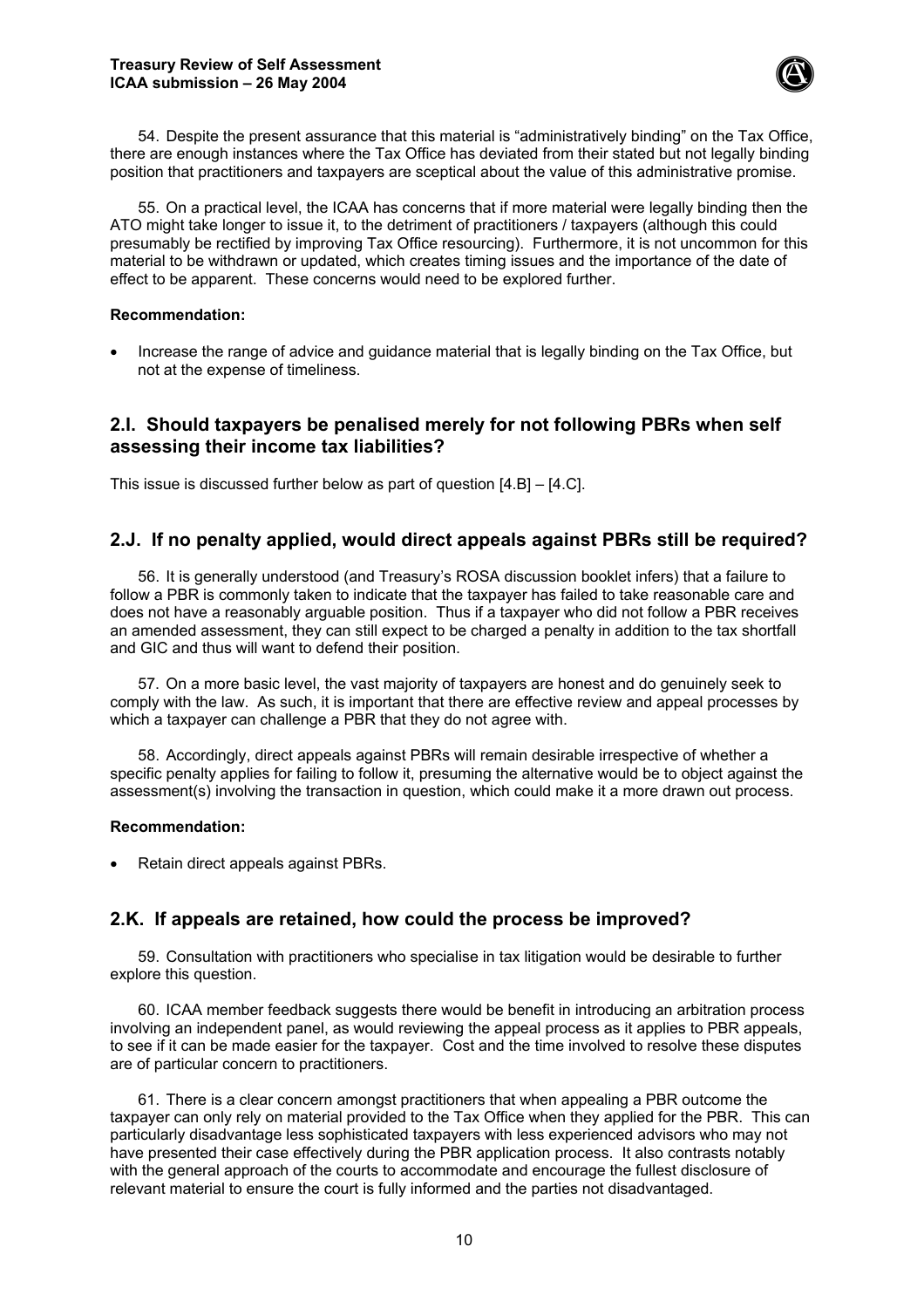

## **2.L. Should the Tax Office be permitted to charge for certain advice?**

62. ICAA members feedback indicates a strong lack of support for (and indeed outrage at) the proposal of being charged for Tax Office advice (particularly PBRs).

- The issuance of rulings and other advice is an inherent cost of the self-assessment system. Rulings and other advice are an essential mechanism by which taxpayers can obtain certainty that they are meeting their obligations. There have been significant savings to Tax Office from introducing the self assessment system and the cost of issuing rulings is simply a cost of operating it.
- Many practitioners feel compelled to obtain rulings due to the complexity of the law. They maintain that if the government introduces complex laws it should accept that providing taxpayers with guidance on how to comply with them is a natural consequence.
- Taxpayers will expect a timely and quality response if they are required to pay for advice and there is some scepticism as to whether the Tax Office has the ability to deliver this.
- A further concern is that paying for advice could lead to a perception of a lack of independence, ie that the payment could be seen to influence the outcome.

63. While not necessarily supporting it, it is felt there is a stronger case for charging for product rulings. However this should not extend to class rulings as these can be made on behalf of "ordinary taxpayers" genuinely seeking certainty on how the tax law applies to them, but as a class of taxpayers in the interests of efficiency.

#### **Recommendation:**

The Tax Office should not charge for advice

## **2.M. How could the Tax Office use more cost effective channels for the delivery of binding advice to taxpayers or through practitioners?**

64. To properly explore this question warrants further consultation between the Tax Office, professional bodies, industry representatives and possibly consumer bodies.

65. For example, perhaps the Tax Office could work more closely with financial institutions and product suppliers such that tax guidance in literature provided by them is "cleared" by the Tax Office and amounts to binding advice. For example trust distribution statements have been improved in recent years due to closer cooperation between the Tax Office and industry bodies.

66. Increased utilisation of external expertise to assist resolve significant interpretive issues also warrants further exploration.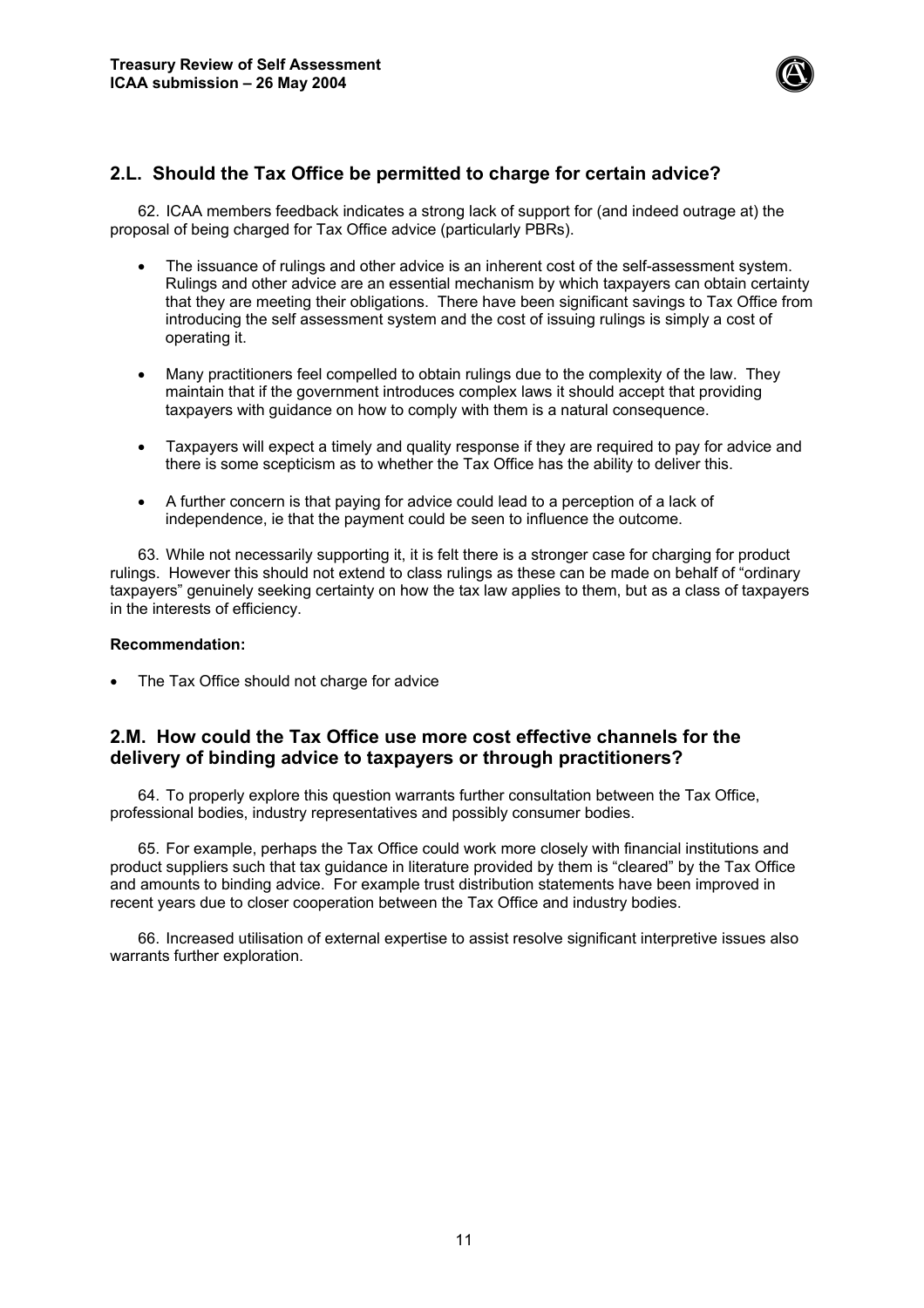

## **Chapter 3 Review and amendment of assessments**

## **3.A. Should the period for an amendment increasing the liability of an individual not in business, and/or a very small business be reduced to, say, two years?**

67. ICAA member feedback indicates a strong support for reducing the amendment period as suggested in the ROSA discussion paper. It would also be beneficial to engage in further discussion with Treasury and the Tax Office when there is a better understanding of what alternatives are regarded as realistically feasible.

• The current criteria for "Shorter Period of Review" taxpayers is too restrictive – many "average" taxpayers do not qualify either because they wish to claim certain deductions (eg work related expenses), have a rental property or capital gains.

Often these deductions are relatively minor and so pose minimal risk to the revenue. Dealing with audits years after the event, as memories fade and records get misplaced, can also be traumatic, costly and disruptive. It is felt that these taxpayers would certainly look favourably on having their tax affairs finalised after two years.

• Similarly, it is felt there is a strong justification for 'very small business' having this same shorter amendment period.

68. The ICAA does have some concerns about how the amendment period might operate as regards amendments to decrease the taxpayer's liability. These concerns are discussed further below at [3.I.].

### **Recommendation:**

• Reduce the amendment period for increasing the liability to two years for individual and very small business taxpayers.

## **3.A. What exclusions from a two year period would be appropriate?**

69. As a general principle the exclusions that Treasury suggests are not unreasonable in the sense of being necessary to protect the integrity of the tax system:

- Capital gains
- Partnership income and trust distributions (for what ever the amendment period of the partnership or trust is)
- Part IVA schemes
- International transactions
- Fraud and evasion (unlimited period).

70. It would also seem desirable to undertake further consultation as to whether 'fraud and evasion' extends to the omission of significant amounts of income.

71. However the ICAA is concerned that there are 'mum and dad' taxpayers, who represent only a minimal risk to the tax system, with small amounts of the proposed excluded amounts (particularly capital gains, eg from the sale of a small parcel of shares or a residential rental property). It would be unfortunate if they were not eligible for the two-year amendment period as regards the entirety of their return.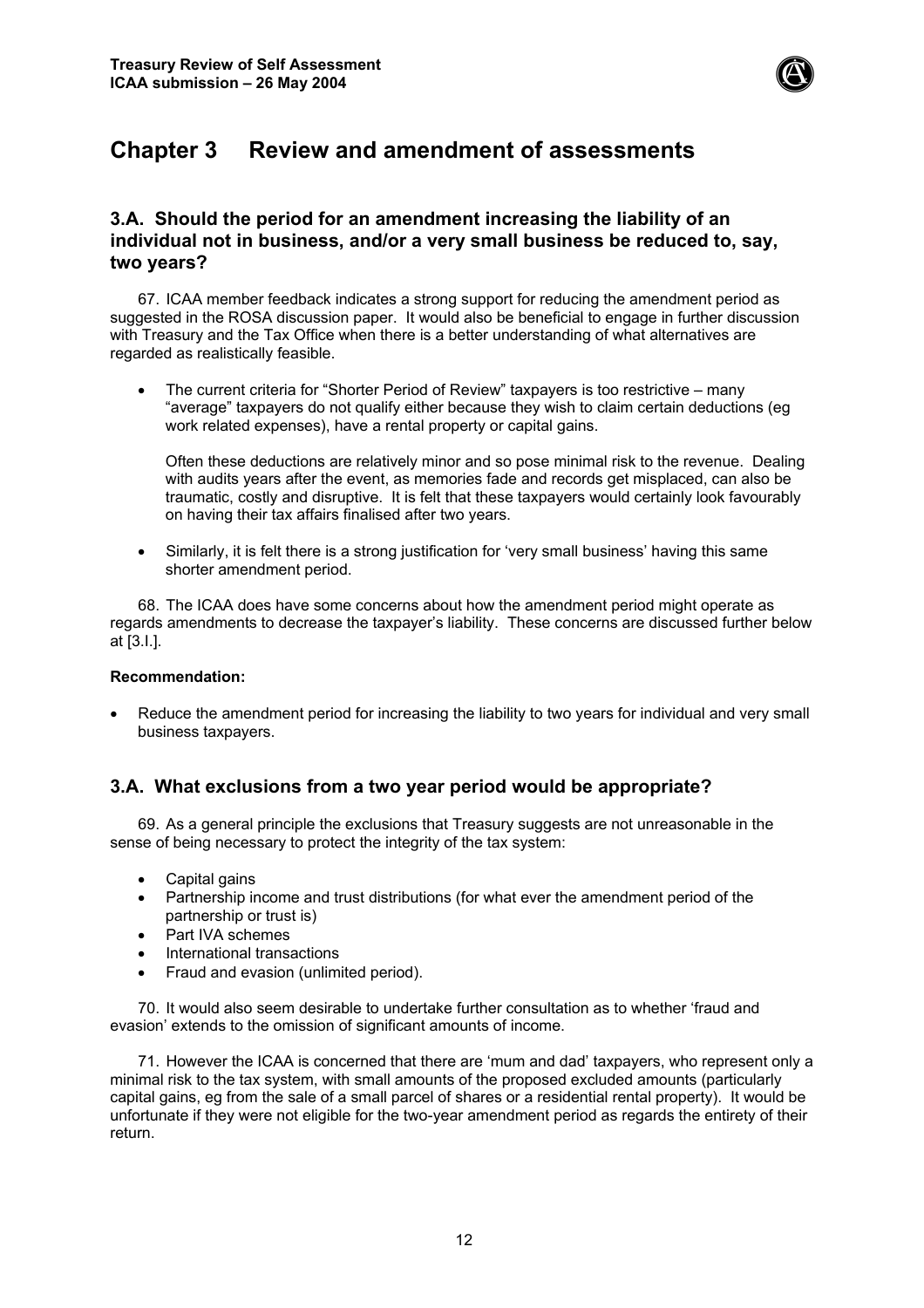

#### **Recommendation:**

72. For the above reasons the ICAA suggests two alternate approaches which would enable taxpayers to benefit from the two-year amendment period where the transactions in question do not pose a significant risk:

73. One approach is for the two-year amendment period to apply automatically, with provision in the return to notify the Tax Office that they had transactions within the "excluded" categories. The various questions within, and schedules to, the existing tax return forms mean that the Tax Office already receives information about these transactions. Accordingly the Tax Office has two years to decide whether to further investigate these transactions and should it do so then a longer amendment period in respect of these transactions would be triggered. Non-disclosure could amount to fraud or evasion, enabling the Tax Office to amend the return over a longer period.

74. An alternate approach is to introduce some threshold for these exclusions below which the two-year amendment period would continue to apply. Further examination of the appropriate criteria would be necessary, but could include:

- the taxpayer is below the "sophisticated investor" test threshold for Corporations Law purposes, or
- the amounts in question are below a given threshold.

75. Consultation would clearly be needed, particularly if the exclusions were only to apply where the transaction in question exceeds a given threshold. It would need to be more than a token amount to make it serve its intended purpose and warrant the additional complexity it would create, yet not introduce unacceptable integrity risk.

76. Issues regarding record retention would need to be explored to accommodate the potential situation where the Tax Office maintains that an exclusion applies but the taxpayer maintains it does not and has not maintained records beyond two years.

## **3.A. Should the eligibility of a very small business be based on whether it has chosen to be a Simplified Tax System taxpayer?**

77. The STS involves a very low threshold and many taxpayers would not be eligible for the reduced amendment period. A STS taxpayer's average turnover must be less than \$1M, which can easily be exceeded by what would objectively be regarded as a "small business" taxpayer selling goods or otherwise engaged in business activities involving high operational costs and/or low margins. This threshold will also be eroded over time with inflation.

78. A test with a higher threshold would seem more meaningful in the sense of benefiting a wider group of taxpayers who would nonetheless generally be viewed as low risk and warrant being eligible for the two-year amendment period. It is regarded as important that the eligibility criteria chosen should ideally be a test already in existence – practitioners feel there are already too many eligibility tests throughout the tax system. In this regard the CGT small business concessions test is problematic to apply, and the GST \$20m turnover threshold for monthly BAS lodgment would be preferable.

79. If the STS is to be the basis for determining a 'very small business', it must be taxpayers eligible to adopt the STS, not those that have actually entered it. The STS is a voluntary regime with a low 'take up rate' for a range of reasons and taxpayers should not be effectively forced into it where they have otherwise chosen not to enter it.

#### **Recommendation:**

• Eligibility be based on a test with a higher threshold, eg the GST \$20m turnover threshold for monthly BAS lodgement.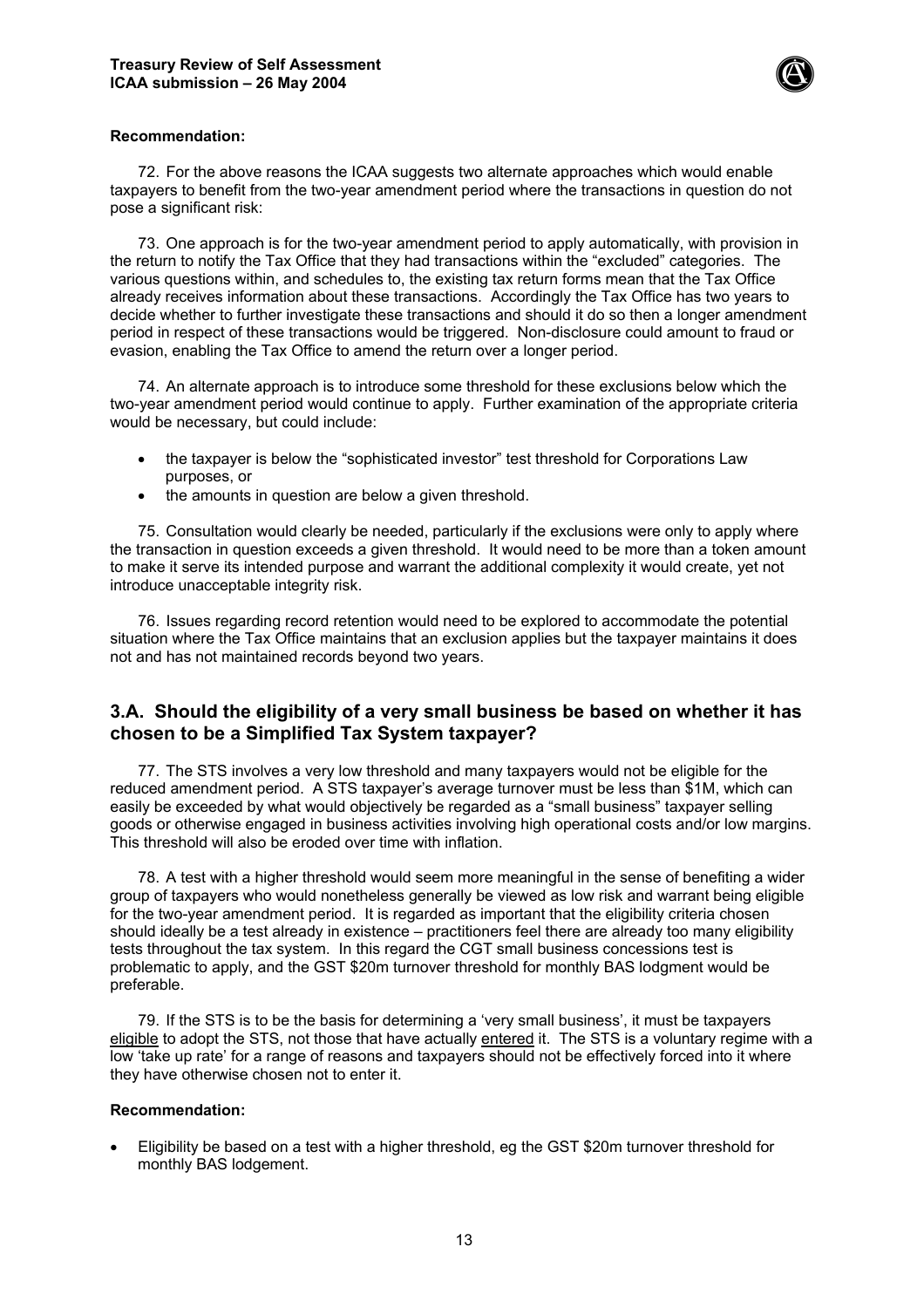

If STS is to be the criteria, it must be taxpayers eligible for it, not just those who have entered it. There should also be a commitment to expand the threshold once 'bedded down'.

## **3.B. Should the amendment period for medium and large businesses and other complex cases remain as four years?**

80. For business taxpayers particularly, in addition to the dislike of an extended period of uncertainty as to the potential for an amended assessment, there is a significant cost and disruption to operations associated with being audited years after the period in question – materials have been archived / misfiled / lost, staff with key knowledge have left, memories have faded. As such there is a very strong interest in having the amendment period for medium and large business and other complex cases reduced to (say) three years. It is also noted that there is precedent for a shorter amendment period overseas.

81. However, it is also acknowledged that with its present resourcing and processes, the Tax Office does often utilise the current four-year review period. Treasury makes some reasonable observations about the need for checks and balances to preserve the integrity of the tax system.

82. Overriding this is also a very strong desire (amongst all types of taxpayers) for simplicity. Thus if a compromise involving various exceptions or overly invasive conditions were necessary to achieve a shorter amendment period, it would be both desirable and necessary to engage in further consultation to reach an acceptable compromise.

83. We also draw attention to the Large Business Compliance Project that the LB&I section of the Tax Office, headed by Deputy Commissioner Jim Killaly, initiated in 2003. There were some very encouraging and forward-thinking ideas explored during this consultation and it would be unfortunate if these were not further progressed and appraised.

#### **Recommendation:**

• Amendment period for medium and large business to remain at four years at present.

## **3.C. Should the amendment period for arrangements conferring unintended tax benefits (including arrangements covered by Part IVA) be reduced from six years to, say, four years?**

84. It would seem that the Tax Office's risk management and assessment procedures are now sophisticated enough that the current six-year amendment period for Part IVA arrangements is no longer warranted or justified. An unlimited review period for fraud and evasion would seem sufficient to protect the integrity of the system beyond the general amendment period.

85. To counter this, ICAA members have raised concerns as to whether reducing the amendment period for Part IVA might lead to the Tax Office more readily raising 'ambit accusations' of Part IVA when the amendment period is about to end – there is a definite perception this is currently happening on an ad hoc basis.

#### **Recommendation:**

- Reduce the amendment period for Part IVA to that which applies to the taxpayer generally.
- There be further consultation about how taxpayers might be protected against 'ambit' Part IVA claims – for example compensating a taxpayer where a Part IVA claim is raised inappropriately and without proper basis.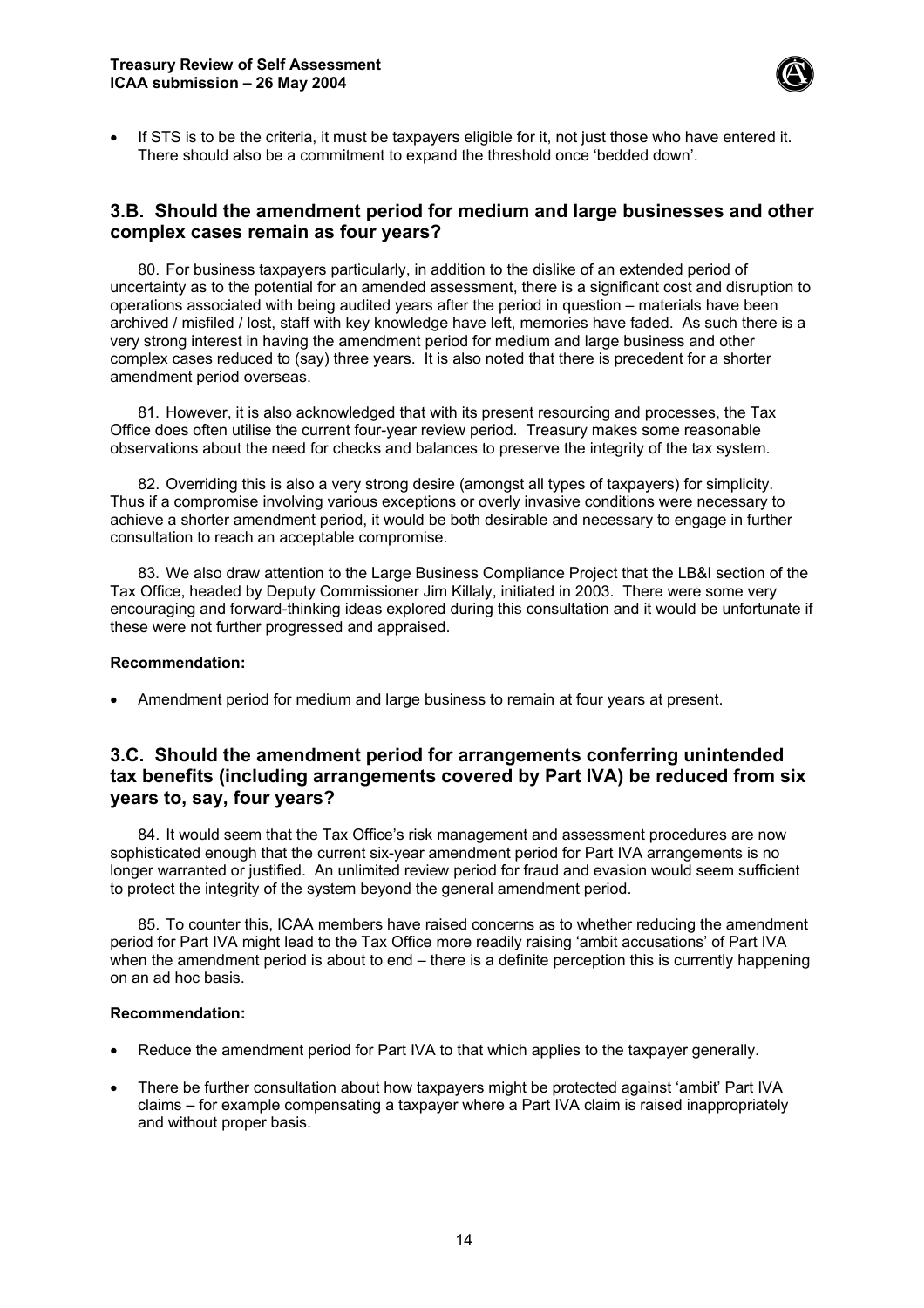

## **3.C. Should taxpayers be required to disclose certain tax planning arrangements more fully in returns?**

86. Preliminary consultation with members indicates a very strong resistance to the suggestion that taxpayers be required to disclose certain tax planning arrangements more fully in return.

87. There is grave concern about how this might work in practice, particularly as regards how the arrangements would be defined. In recent times there has been a notable difference in views between the Tax Office and the professional bodies as to how 'aggressive tax planning' and a 'promoter' should be defined.

88. In addition to being viewed as invasive and inconsistent with the principle of self-assessment, there are again practical concerns about it imposing yet more of a compliance burden.

#### **Recommendation:**

- Taxpayers should not be required to disclose tax planning arrangements more fully in returns.
- Should this idea be seriously entertained, that there be further in-depth discussions to explore the legitimate concerns raised above.

## **3.D. Is there benefit in the idea of the Tax Office providing early notice to those taxpayers that it has decided to audit? What would be a suitable notification period? What exclusions from the notification regime would be appropriate? Would this idea still be beneficial if taxpayers had to disclose more information?**

89. The Tax Office already has an extensive process of giving early notice to various individual and business taxpayers that they may be audited or that they are required to provide additional warning. The Tax Office annual Compliance Program also now serves to give advance warning of the types of transactions, investments, or industries that are under scrutiny. Larger businesses have observed that they feel continually on notice due to the various compliance activities focused on that sector. As such, the ICAA perceives little benefit in formalising these processes.

90. However, members have observed that there are routinely instances where they know the taxpayer's Activity Statement or income tax return will trigger Tax Office attention due to unusual transactions resulting in, for example, a refund claim (income tax or GST). The practitioner knows at the outset that they are likely to be asked to provide further information to verify the legitimacy of the refund claim. However, there is currently no mechanism by which they can pre-empt this inquiry; instead they must wait for the Tax Office to contact them and then respond. This becomes a very drawn-out and inefficient process and also means the taxpayer's refund is withheld inappropriately with minimal if any compensation by way of interest. It would be very beneficial if taxpayers could preempt the inquiry at the outset.

#### **Recommendation:**

- Taxpayers already receive advance warning of Tax Office scrutiny, there is no perceived need to formalise this process.
- Introduce a procedure whereby a taxpayer can pre-empt Tax Office audit or verification attention as outlined above.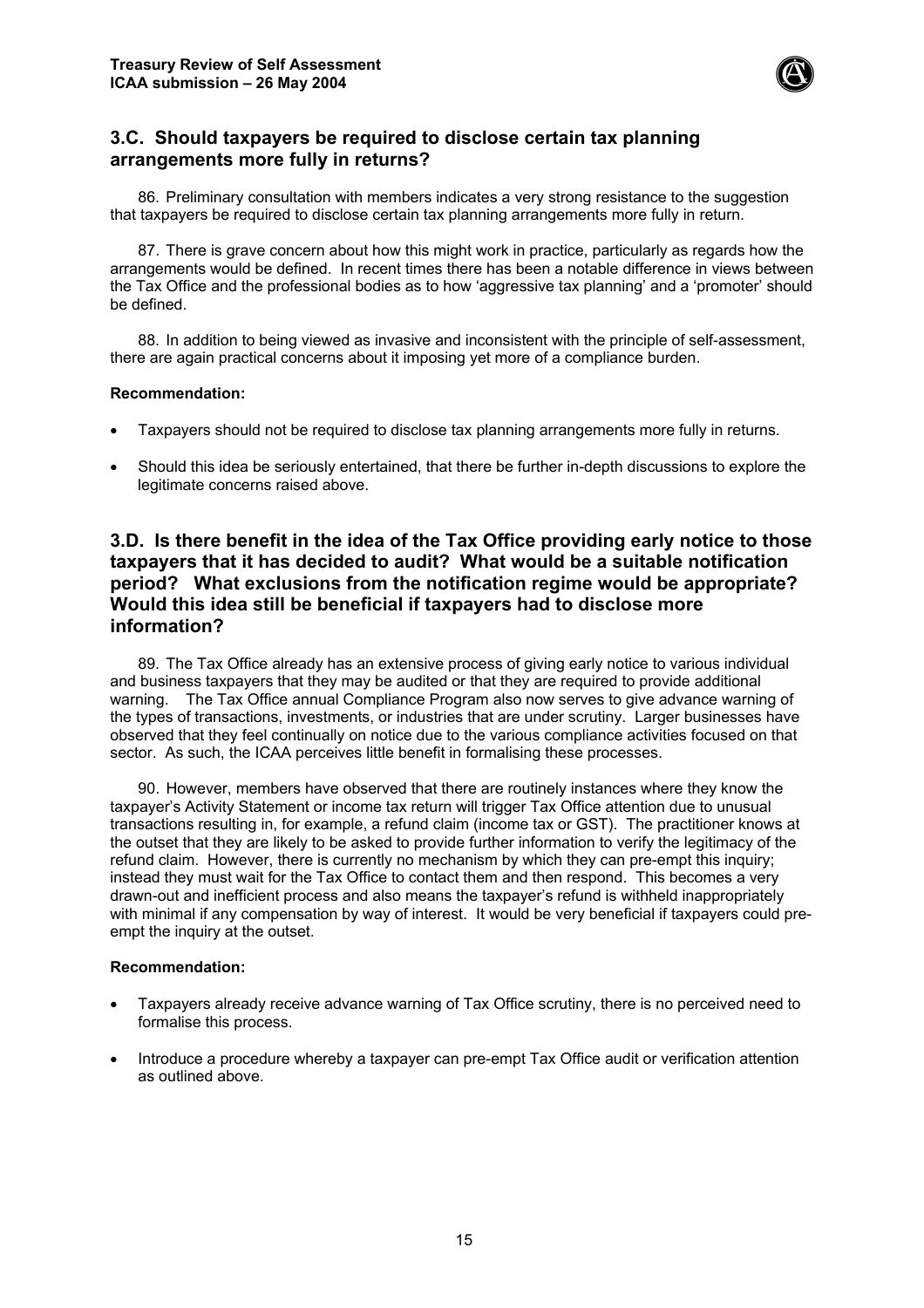

## **3.E. Should pre-assessment agreements be extended to a wider range of cases?**

91. Pre-assessment agreements are viewed as a worthwhile initiative and the ICAA encourages the extension of them. Realistically, however, it is likely that they will predominantly be utilised by large business as smaller businesses are unlikely to find the benefits worth the time and cost involved.

92. Both the initial design and ongoing application of pre-assessment agreements also presumably places demands on Tax Office resources. However the ICAA would expect the Tax Office to view them as a worthwhile investment due to the additional assurance it would achieve as to the business's risk profile and insight into the business generally.

93. The ICAA expects that this initiative would be an administrative matter that Tax Office would formalise in consultation with the professional bodies and as such expresses its willingness to work with the Tax Office in this regard.

#### **Recommendation:**

• Pre-assessment agreements should be extended to a wider range of cases, subject to consultation with the professional bodies as to the topics selected and design of the processes involved.

## **3.F. Should a taxpayer who lodges a nil liability return be subject to the same time limits as apply in amending an assessment?**

94. The current distinction between a nil liability return and one involving a liability would seem a long-standing anomaly arising from legislative drafting – the ICAA is aware of no compelling rationale for retaining it.

95. Should the law be amended to rectify the situation, thought would need to be given to a possible transitional problem with work-loads being brought forward for both the Tax Office and practitioners, as nil liability returns tend to be 'pushed back' both as regards lodgment and audit programs. The ICAA does not envisage there being any longer-term resourcing implications.

#### **Recommendation:**

• That the law be amended such that taxpayers who lodge a nil liability return be subject to the amendment periods as would otherwise apply.

## **3.G. What amendment periods should apply to cases that currently have an unlimited period?**

96. The ICAA is not convinced that an unlimited amendment period (except in the case of fraud or evasion) is necessary in any instance. Admittedly with the benefit of '20:20 hindsight', it would seem that the examples presently scattered through the legislation are an over-reaction to a perceived threat to the integrity of the system and perhaps the underlying policy concern could be achieved in a more balanced manner.

97. The unlimited review periods create no incentive for the Tax Office to review taxpayers affairs in relation to these issues on a timely basis, leading to inequity for the taxpayer whether or not an amendment is ultimately made.

#### **Recommendation:**

• That as a general rule of legislative drafting, unlimited amendment periods not be used in future tax bills.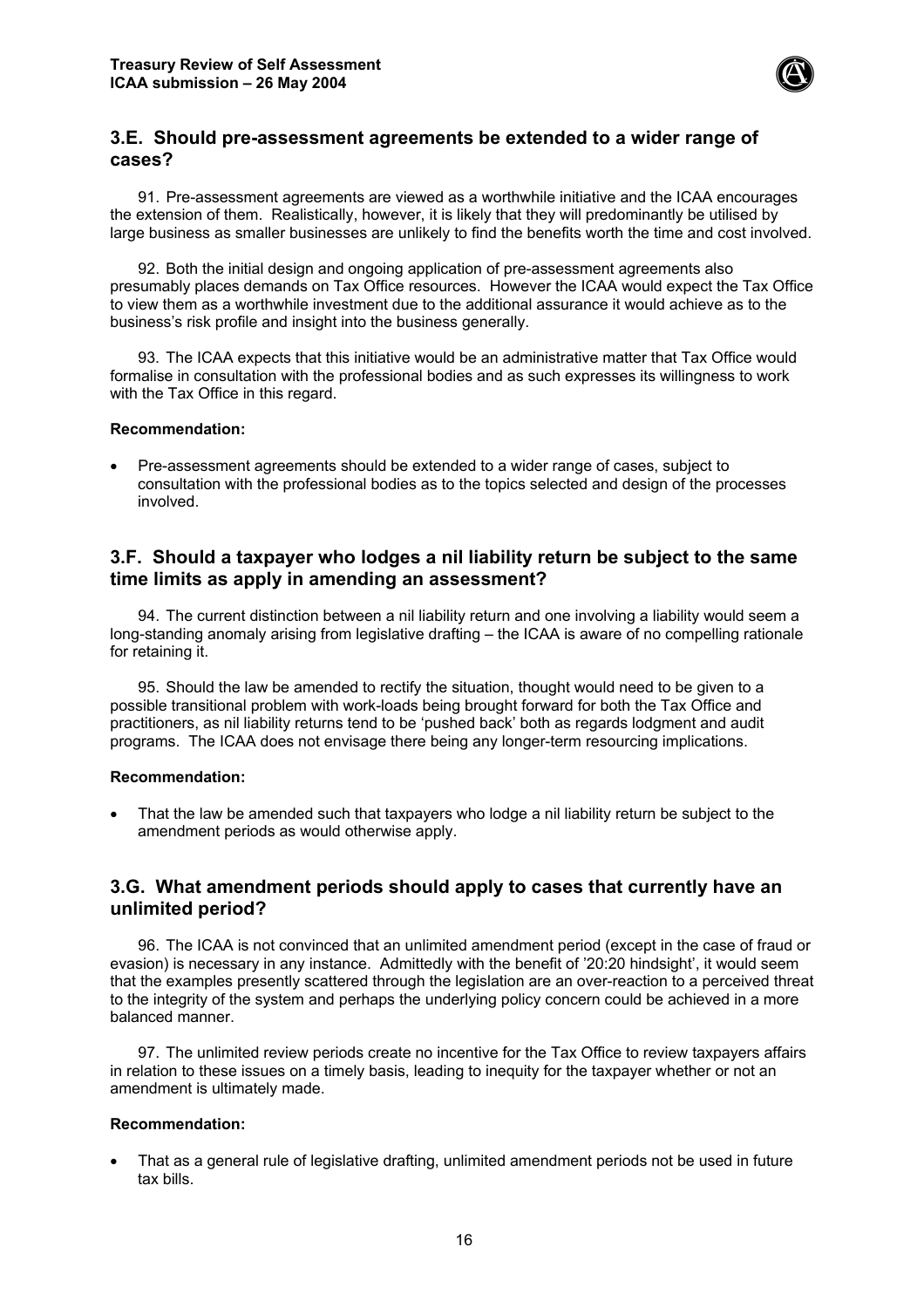

• That a review be undertaken of all the provisions that currently have an unlimited amendment period and unless a sound justification can be given for them they should be removed or if felt necessary redesigned so as to achieve the underlying policy intent in a balanced manner.

## **3.H. Should taxpayers have a remedy where the Tax Office delays unreasonably in issuing an amended assessment after it has all the relevant information?**

98. The ICAA supports the underlying principle and would welcome further exploration of the proposals discussed in the ROSA discussion paper.

99. The ICAA is concerned that the Tax Office's approach to awarding compensation is still not publicly resolved. We have been closely involved in consultation with the Tax Office regarding its Compensation Guidelines dealing with how it administers existing legal and administrative bases of compensation for defective administration and negligence. These Guidelines have still not been finalised (the ICAA expressed very strong concerns about an earlier draft in 2002) and in 2003 the ICAA took the initiative of providing members with a "Compo Kit" due to concerns about the very narrow approach the Tax Office was adopting in practice.

#### **Recommendation:**

• Taxpayers should have a remedy where the Tax Office delays unreasonably in issuing an amended assessment after it has all the relevant information (and indeed in a range of other circumstances).

## **3.I. Should the period for an amendment reducing a taxpayer's liability be the same as for increasing liability, or be set at a fixed period?**

100. There are conflicting considerations in relation to this question – taxpayers broadly want to keep the tax system as simple and uncomplicated as possible, yet not at the expense of major inequities.

101. Consultation with members suggests it is broadly felt that as a general rule the two-year amendment period should apply to both increasing and decreasing amendments. However in certain circumstances there is the potential for inequity if a taxpayer is unable to amend a return to reduce their liability after two years. For example:

- There are many examples of retrospective changes in the law (both legislation and its interpretation by the courts) and of the Tax Office subsequently reversing its interpretation or administration of the law in the taxpayer's favour (eg the deductibility of sun protection items, study expenses, the King Island zone rebate).
- There can also be genuine contention about the correct interpretation of the law at the time a taxpayer lodges their return, where the Tax Office has adamantly expressed a view that is subsequently reversed by the courts – the test case program acknowledges this.
- Taxpayers can find that details they have relied upon when preparing their return contain a mistake of which they are only later notified (eg interest income/expense as advised by their bank, amounts in their group certificate, dividend statements).

102. These inequities could potentially be countered in a number of ways. For example the two-year amendment period could be the default and the taxpayer elects if they wish to be subject to an extended review period. Or the longer period could be the default and the taxpayer elects the shorter period, accepting that in doing so they also reduce their opportunity to amend.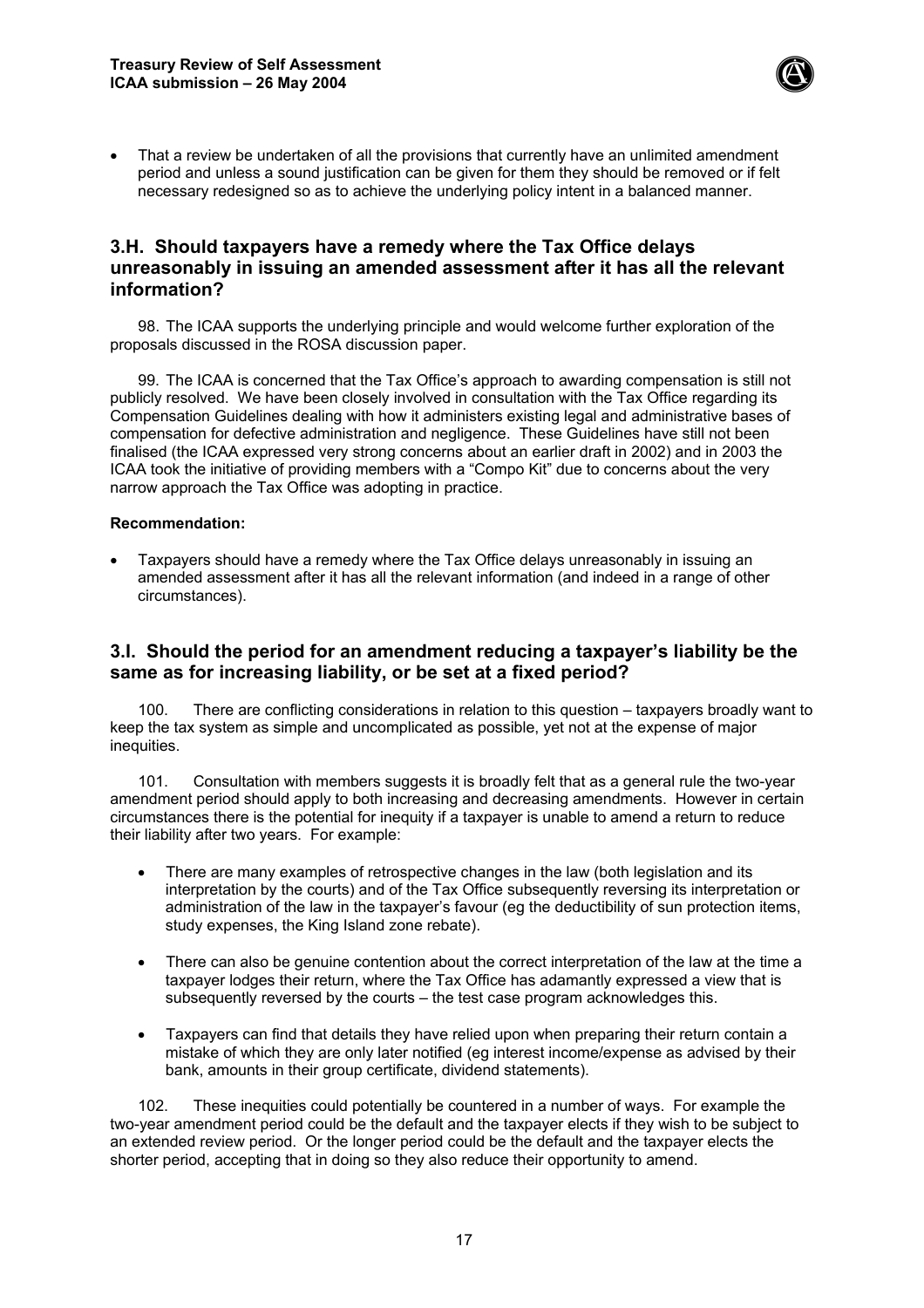#### **Treasury Review of Self Assessment ICAA submission – 26 May 2004**



103. A further alternative, which we suggest with some hesitation, is that the Commissioner be given a discretion to amend a taxpayer's return to decrease their liability at any time. We suggest the legislation should clearly set out the range of circumstances or considerations in which it might be exercised, to ensure that the Commissioner could not restrict the exercise of this discretion merely to 'exceptional circumstances'.

104. Another possibility where the interpretation of the law is contentious and the taxpayer has adopted the Tax Office position but 'under protest', is to allow the taxpayer to 'flag' this in the tax return such that if the issue is resolved in their favour at some later date then they can then amend their return in respect of that item.

#### **Recommendation:**

• The amendment period for increasing and reducing a taxpayer's liability be the same, subject to properly addressing the concerns and suggestions raised above.

## **3.J. Would it be better to implement some of the possible changes raised in this Chapter (for example, early notification of compliance activity) by changing administrative procedures, rather than by changes to the law?**

105. As Treasury will be aware, there is currently a considerable list of outstanding problems identified with the tax law requiring amendment and due to various constraints it is understood that it may be years before these are cleared. New tax legislation is only likely to be presented to and passed by Parliament on a prompt basis where of a significant and urgent nature.

106. For this reason, the Tax Office is now working on a cooperative basis with the professional bodies to explore the use of "administrative concessions" with a view to administering the tax law in a pragmatic way to address what are effectively flaws or problems with the legislation. This is by no means the ideal solution – it is always open to the Tax Office to change its practices at a later date, and the 'solutions' can be a less than satisfactory compromise that the stakeholders can live with.

107. Accordingly, the ICAA welcomes the Tax Office's willingness to explore "administrative concessions" but views them as an interim solution only. Good tax law that is easy to comply with and administer from the outset is clearly preferable.

#### **Recommendation:**

- The ICAA supports the exploration of administrative solutions to the proposals raised in the course of the ROSA review.
- However to the extent that the existing law really does not allow the desired outcome, and legislative amendment is objectively necessary to achieve it, then this should be pursued. Bearing in mind the current constraints in this regard, administrative concessions should be explored, but only as a pragmatic interim solution, not as an alternative to legislative amendment.

## **Additional ICAA comments - optional income tax returns for individuals**

108. The ICAA supports the concept of optional tax returns for individuals who have had all of their income subject to PAYG withholding and reporting at source (eg salary and wage earners with interest or dividend income). Those taxpayers wishing to claim deductions could chose to lodge a return. Taxpayers with assessable income not taxed at source (eg a rental property, capital gains) would be required to lodge a return.

109. More information about the ICAA's personal tax policy can be viewed on its website: [http://www.icaa.org.au/news/index.cfm?menu=297&id=A107990992.](http://www.icaa.org.au/news/index.cfm?menu=297&id=A107990992)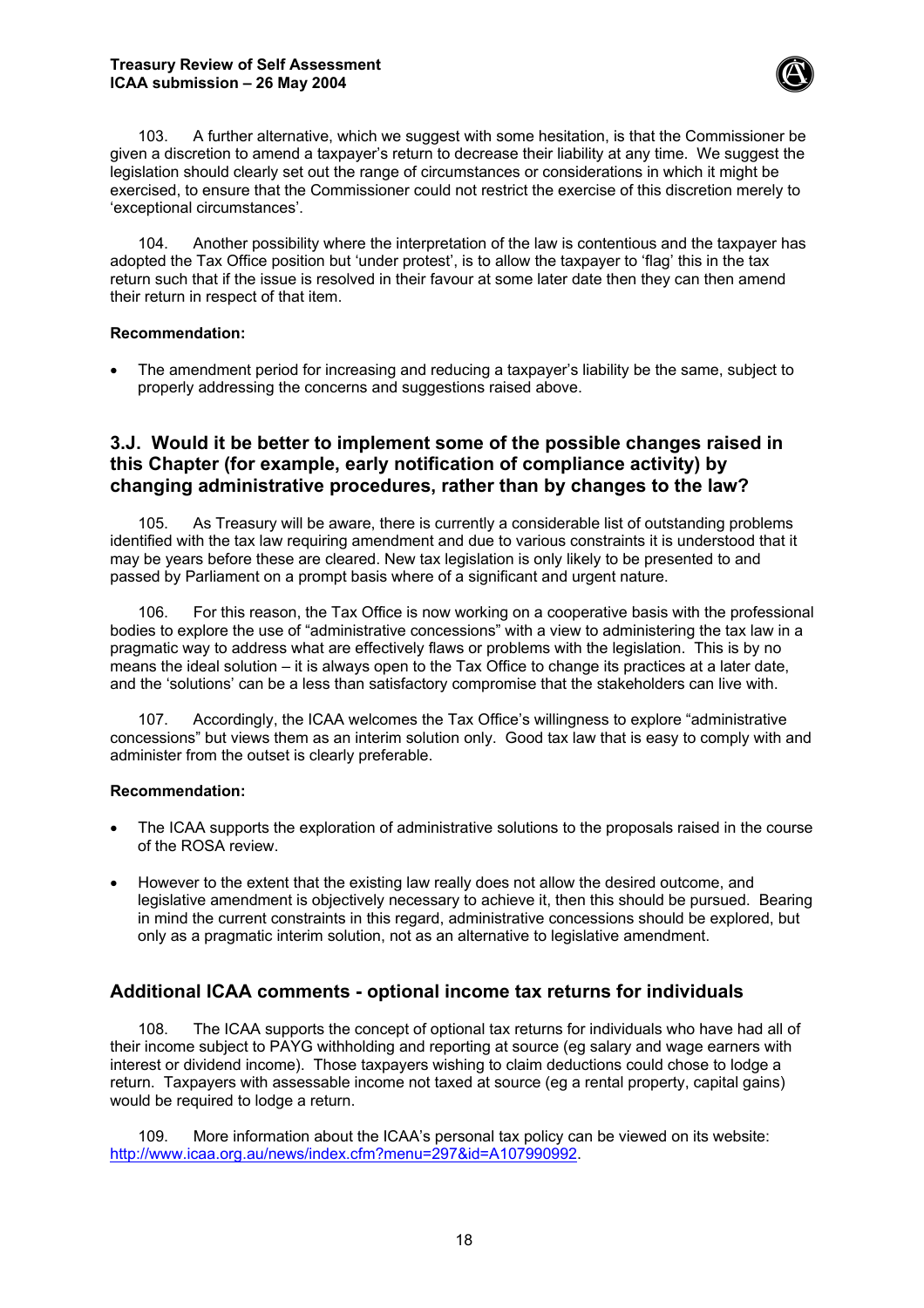

110. The ICAA urges Treasury to consider the proposal of optional tax returns at the same time that it considers the proposal at [3.A.] above of a two-year amendment period for individuals. Optional tax returns would simplify matters for these taxpayers yet one step further.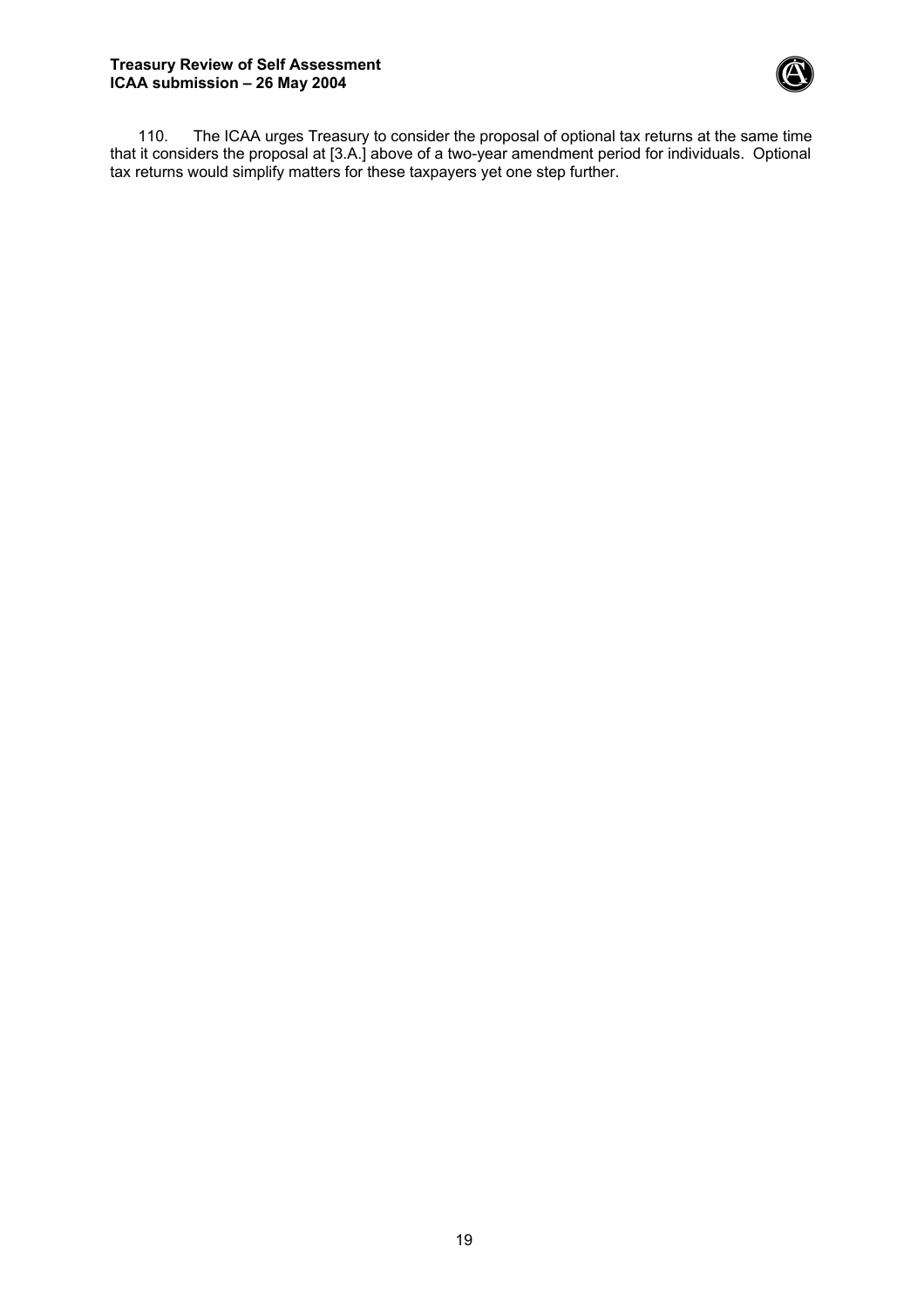

## **Chapter 4 Penalties**

## **4.A. What (if any) clarification of the terms 'reasonable care' and 'reasonably arguable position' is needed?**

#### Reasonably arguable position

111. From the ICAA's perspective, it would seem that the problem lies more so in how the Tax Office interprets the concept of a "reasonably arguable position" rather than the law itself.

112. A particular conundrum arising in recent years is the large volume of guidance material now available to taxpayers on the myriad of complex laws. On the one hand, practitioners express the view that if they find an ATO Interpretative Decision that is on "all fours" with their position, that should be sufficient to say that they had a 'reasonably arguable position' (even if the interpretative decision is subsequently withdrawn). On the other hand, practitioners are concerned that should they inadvertently overlook an ATO Interpretative Decision that goes against their adopted position (very easy to do depending upon how 'savvy' one is at using the website search engine), this should not be presumed to mean that they did NOT have a reasonably arguable position.

#### Reasonable care

113. In its recent submission to the Tax Office regarding the draft Practice Statement PS LA 2004/5 (Administration of penalties under the new tax system), the ICAA raised a number of concerns about the practice statement. Regarding 'reasonable care', the ICAA's submission:

- Called on the Tax Office to acknowledge there may be occasions where the Tax Office has contributed to a mistake for example incorrect or misleading oral advice from the call centre. Providing the taxpayer has the records to evidence the advice they received, the ICAA is of the view that reliance on this advice should be regarded as having taken reasonable care.
- Disagreed with the Tax Office proposition that where a shortfall amount results from a tax agent not requesting information from the client which they should have known was necessary for correct completion of the return, that this does not constitute a lack of reasonable care. This proposition does not reflect the pragmatic approach that a taxpayer and their tax agent generally adopt to "scope out" what aspects of the tax return process the client undertakes and what degree of review and scrutiny the tax agent will apply.

114. As a related comment, the ICAA observes that Australia's taxation laws are now so voluminous and so complex that practitioners often despair that as professionals they are expected to be "all knowing", both in terms of the higher standard expected of taxpayers who use a tax agent when the Tax Office applies penalties and also their civil law obligations vis-à-vis their taxpayer client.

Yet this standard is humanly impossible to achieve. It has been said "you can be either a tax expert or a tax practitioner [in the sense of running a viable accounting practice], these days you can't be both".

116. This complexity and uncertainty should be a factor in determining whether a taxpayer or their tax agent has taken reasonable care. The ICAA is aware of wide concern amongst practitioners that the Tax Office does appear to give due weight or consideration to the issue in practice and suggests further investigation as to whether it should be incorporated into the law.

#### **Recommendation:**

• Recognition of the complexity and uncertainty of taxation laws as a factor in determining whether reasonable care has been taken.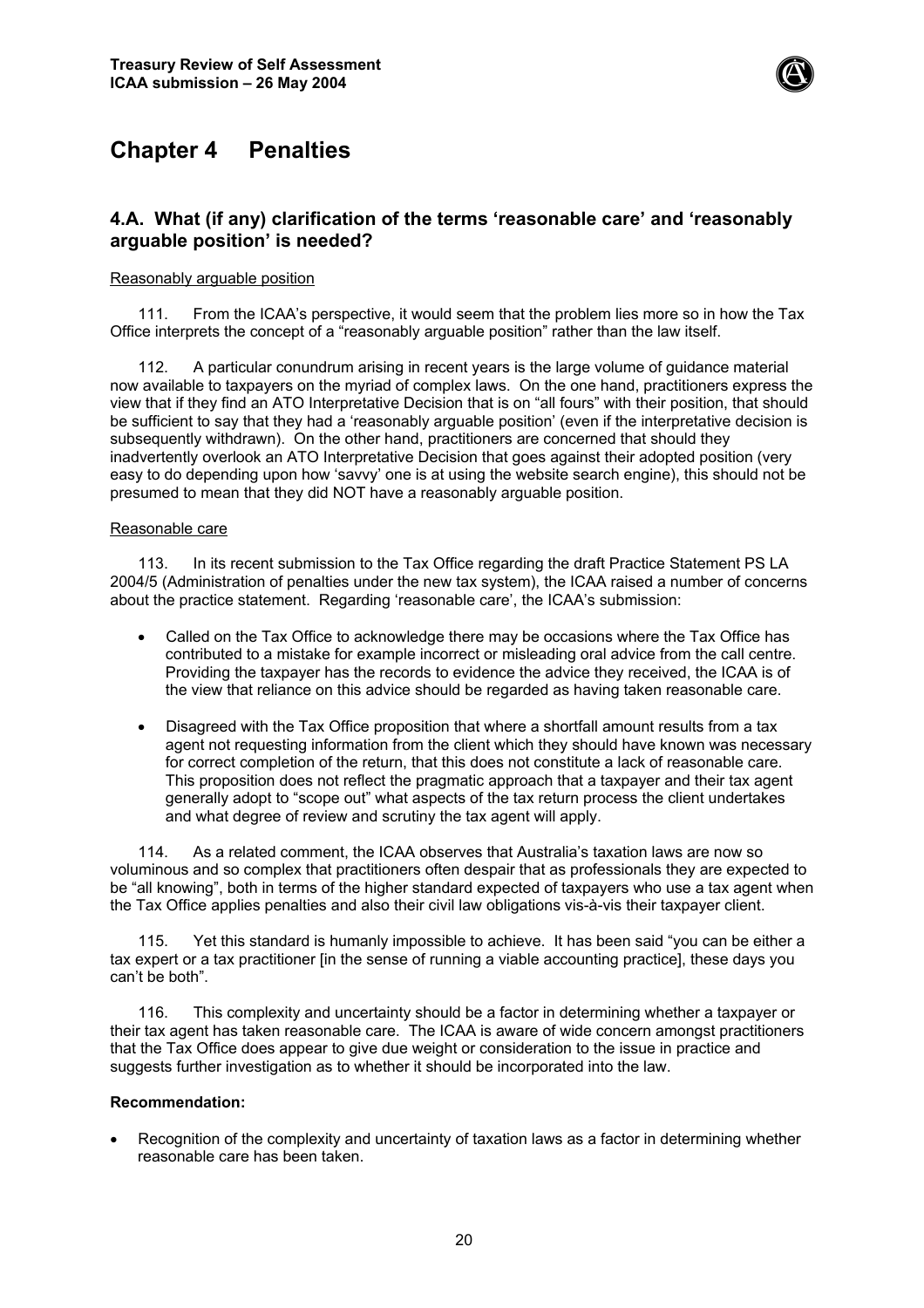

• The Tax Office should revisit its position as set out in PS LA 2004/5 in relation to Tax Office contributing to an incorrect position adopted by a taxpayer.

## **4.B. What is the effect of the penalty for failing to follow a Tax Office private ruling? Do taxpayers only request PBRs when they are confident of a favourable ruling?**

117. The penalty for failing to follow a PBR means taxpayers generally only apply for a PBR if reasonably confident of receiving a favourable ruling, or have a conservative risk profile and their primary concern is certainty (particularly where the decision will influence whether a significant transaction is undertaken).

## **4.C. If the penalty for failing to follow a Tax Office private ruling were to be removed, what other changes would be appropriate?**

*[Incorporating question [2.I] Should taxpayers be penalised merely for not following PBRs when self assessing their income tax liabilities?]*

118. The ICAA accepts that fundamental to the rulings system is that the taxpayer should not be able to simply ignore an answer that they do not like. They should also have an unfettered opportunity to challenge an unfavourable PBR if they believe it is wrong. The correct balance between the taxpayer's rights in a self-assessment regime and not constraining the Tax Office in its proper administration of the system is the challenge.

119. The current 25% penalty for disregarding a PBR certainly provides an incentive for taxpayers not to do so. It can also operate harshly where the taxpayer genuinely disagreed with it and the cost of initiating a review / appeal of it is regarded as prohibitive.

120. As such the questions raised here are complex and the ICAA would like to see more widespread and detailed consultation on the following:

- Is the current penalty system, and appeal process where the taxpayer does not agree with the PBR, a suitable and appropriately balanced 'incentive' not to disregard an unfavourable PBR?
- The relative merits of replacing it with some other measure (for example a declaration in the tax return).
- Whether there are already sufficient other disincentives built into the system such that the penalty could be removed without adversely affecting the integrity of the system or requiring other changes. The ICAA queries whether taxpayers are any more likely to disregard a PBR than is currently the case and whether the current situation whereby the Tax Office will only identify that a PBR was disregarded in the event of an audit is unsatisfactory? In this regard it is noted:
	- A taxpayer can be expected to give very serious consideration to a decision not to follow a PBR, as should their treatment be challenged and ultimately reversed they can expect to pay the tax shortfall and GIC as a minimum and probably penalties on the basis on not failed to take reasonable care and not having a 'reasonably arguable position'.
	- Simply by having applied for the ruling and set out the facts of the situation, the taxpayer has effectively alerted the Tax Office as to whether a controversial matter is involved and that they pose a potential risk.
	- While the lack of penalty might mean taxpayers will seek a PBR more readily, the ICAA is sceptical it would result in a significant increase. The reality is that the cost of seeking a PBR, in terms of the taxpayers time and resources and advisor's fees, means a taxpayer will still seriously assess whether to seek one.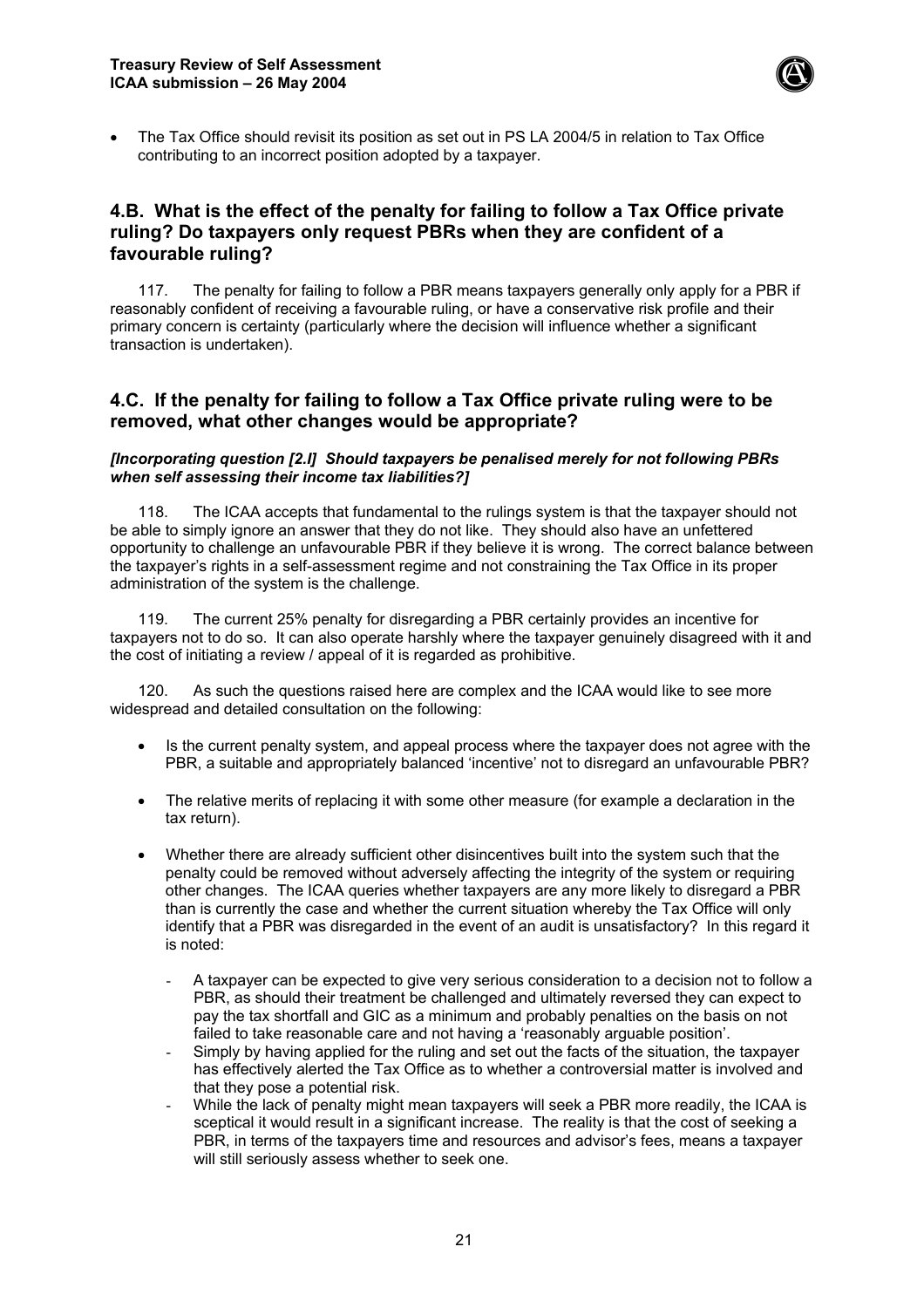

#### **Recommendation:**

• Further consultation is desirable as outlined above. If the final recommendation were to remove the penalty but introduce other changes, the ICAA would want to be sure that these changes were not overly invasive or impose an additional compliance burden. Similarly, it is important not to perpetuate the current disincentive to only apply for a PBR where confident of a favourable ruling or where certainty is essential – this is not in the interests of either taxpayers or the Tax Office.

## **4.D. What further guidance on grounds for remission of penalties is required?**

121. The ICAA has raised concerns with the Tax Office regarding its penalty remission policy on a number of occasions.

122. In its recent submission regarding Practice Statement PS LA 2004/5, the ICAA emphatically repudiated the Tax Office's suggestion that the New Tax System is now "bedded down" and that, on this basis, taxpayers should be fully familiar with the workings of the tax law such that even innocent mistakes warrant no automatic entitlement to penalty remission. Not only do the early tax reform measures continue to receive amendment and be the subject of numerous public rulings, and thus still be subject to much uncertainty in areas, new tax measures (eg consolidation, taxation of financial arrangements) continue to be introduced – again with much uncertainty. The Tax Office was not receptive to the submission and did not modify the practice statement.

123. Rather than the professional bodies having to forcefully advocate on an ad hoc basis for recognition of this issue as an ongoing valid consideration with policy remission, it would be preferred if the legislation formally acknowledged it.

124. As a further observation, anecdotal feedback suggests that when negotiating a settlement in an audit situation, remission of penalties vis-à-vis remission of GIC tends to be a bargaining chip, with the high rate of the GIC and non-deductibility at times distorting remission negotiations – ie the underlying policy reasoning for remission of both penalties and GIC may be discarded in favour of agreeing on a result that both parties can live with.

125. The ICAA also endorses Treasury's comments of a 'speeding infringement' approach. It would clearly be desirable if the Tax Office staff were required to apply more considered thought to whether, on the facts before them, penalties are in fact appropriate.

126. A particular concern in this regard is the automatic application of penalties (typically 50%) following an amended assessment based on Part IVA. There is a very strong perception amongst practitioners advising a wide range of taxpayers (individuals, SME businesses through to large business) that the Tax Office applies Part IVA on a "fall back" basis and the application of Part IVA is ultimately proven to be inappropriate. The automatic application of 50% penalty in these instances is felt to be particularly harsh, given the enormous power imbalance between the Tax Office and taxpayer. As such, greater consideration to the extent to which penalties are applied when Part IVA is alleged to be an issue is desirable.

127. It would seem that all of these issues can be addressed administratively through consultation between the Tax Office and professional bodies.

#### **Recommendation:**

• The Tax Office commit to consultation with the professional bodies to explore the concerns and suggestions raised above.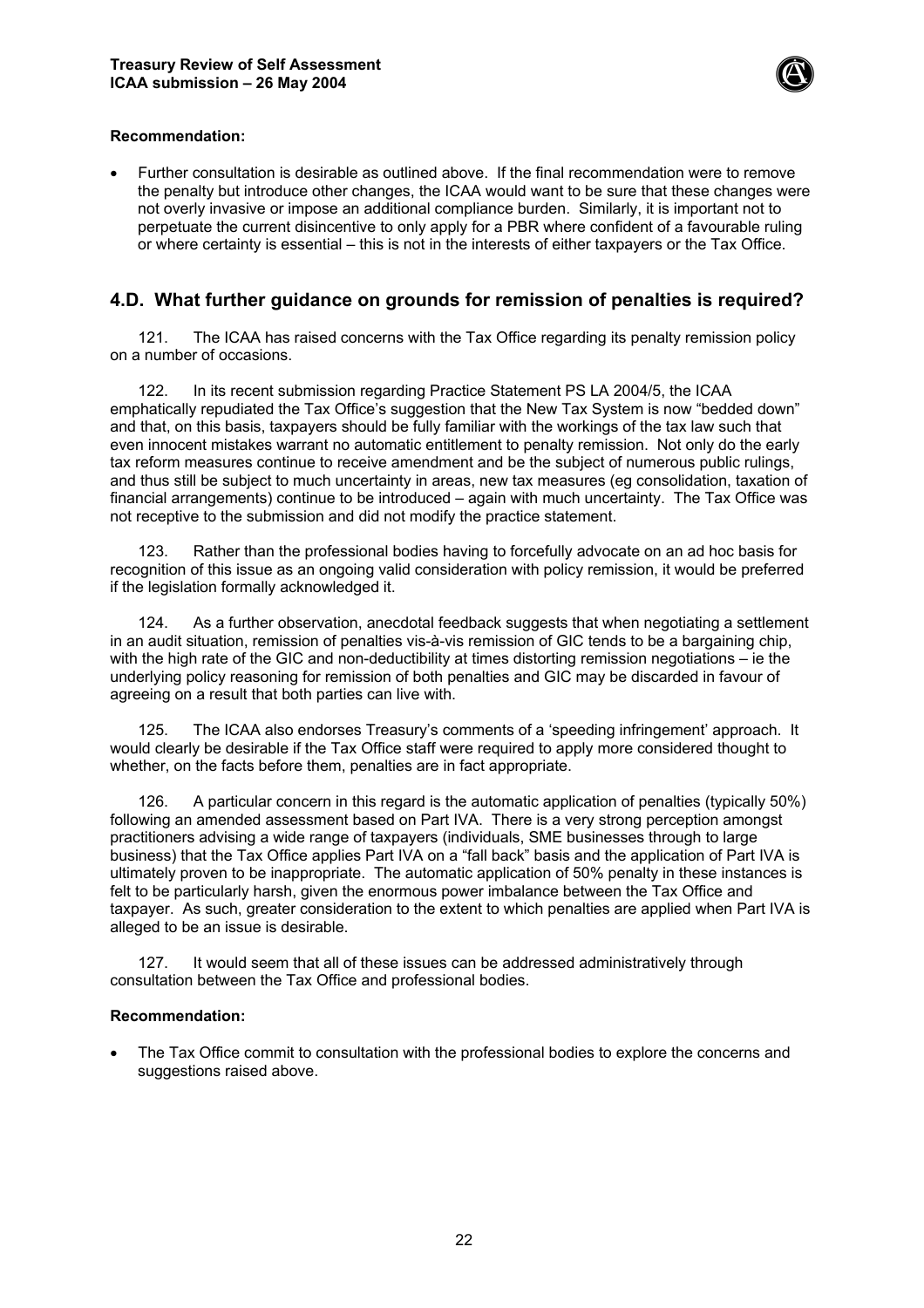

## **Chapter 5 General Interest Charge**

## **5.A. Should the GIC be set at a level to provide a positive incentive to encourage taxpayers to take steps to ensure they assess correctly? Or should this be dealt with exclusively under the penalty regime?**

#### 128. ICAA member feedback suggests that:

- Most practitioners are unconcerned about the underlying philosophy for the GIC rate if the "uplift" component were more reasonable (say 2%), the current angst to a large degree would be avoided. It would appropriately compensate the revenue for the 'time value of money' and would broadly reflect the cost of funds for the majority of taxpayers. To the extent that individual taxpayers may, due to personal circumstance, have a higher cost of funds, it is inappropriate to effectively penalise the majority.
- There is no need for GIC to incorporate an incentive to correctly assess one's tax the penalty regime and principles of remission already effectively does this. The vast majority of taxpayers "do the right thing" and do genuinely try to correctly self-assess their tax.
- As regards the suggestion that the GIC uplift component recoups the 'cost of collection' and compensates for credit risk, the ICAA suggests that it is inappropriate to effectively penalise those taxpayers that do pay their tax debts through higher interest charges. Rather, the Tax Office should improve the effectiveness of its collection processes.
- The current tax environment would seem to be notably different from that when the GIC policy was developed, in that the law is considerably more complex and with recent developments particularly there are many uncertainties as to how it applies. And it appears this situation is unlikely to change in the short- to medium-term. Accordingly some "tweaking" of the GIC structure in recognition of the changed circumstances would seem warranted.
- Members have emphasised that there is a significant difference between:
	- a taxpayer choosing not to pay a tax liability that they are aware exists (in which case an uplift over the GIC base rate is not inappropriate), and
	- a taxpayer genuinely attempting to comply with their (very complex and uncertain) tax obligations and either having a legitimate dispute with the Tax Office as to how the law applies or finding out years later that they made an inadvertent mistake (in which case the current uplift over the GIC base rate is excessive).

To be charged the full GIC rate in respect of an inadvertent mistake that has not been identified is felt to be unreasonable in the circumstances and the Tax Office's restrictive approach to GIC remission in this regard makes it particularly problematic.

• A further situation noted where the high rate and compounding nature of the GIC is felt to be overly harsh relates to where the taxpayer omits to pay some or all of a known tax debt through some administrative oversight or mistake of their own (eg simply overlook paying a quarterly instalment, or a tax debt is underpaid due to a clerical error). Although the Tax Office's system shows an outstanding debt due it doesn't "chase up" or issue a notice regarding the amount outstanding for an extended period at which point the GIC has compounded significantly. If the taxpayer had been made aware of the outstanding amount at the beginning they would have promptly paid the debt and GIC would have been minimal. The ICAA is under the impression that this problem has occurred in the past due to shortcomings in the Tax Office's systems and that these are being addressed.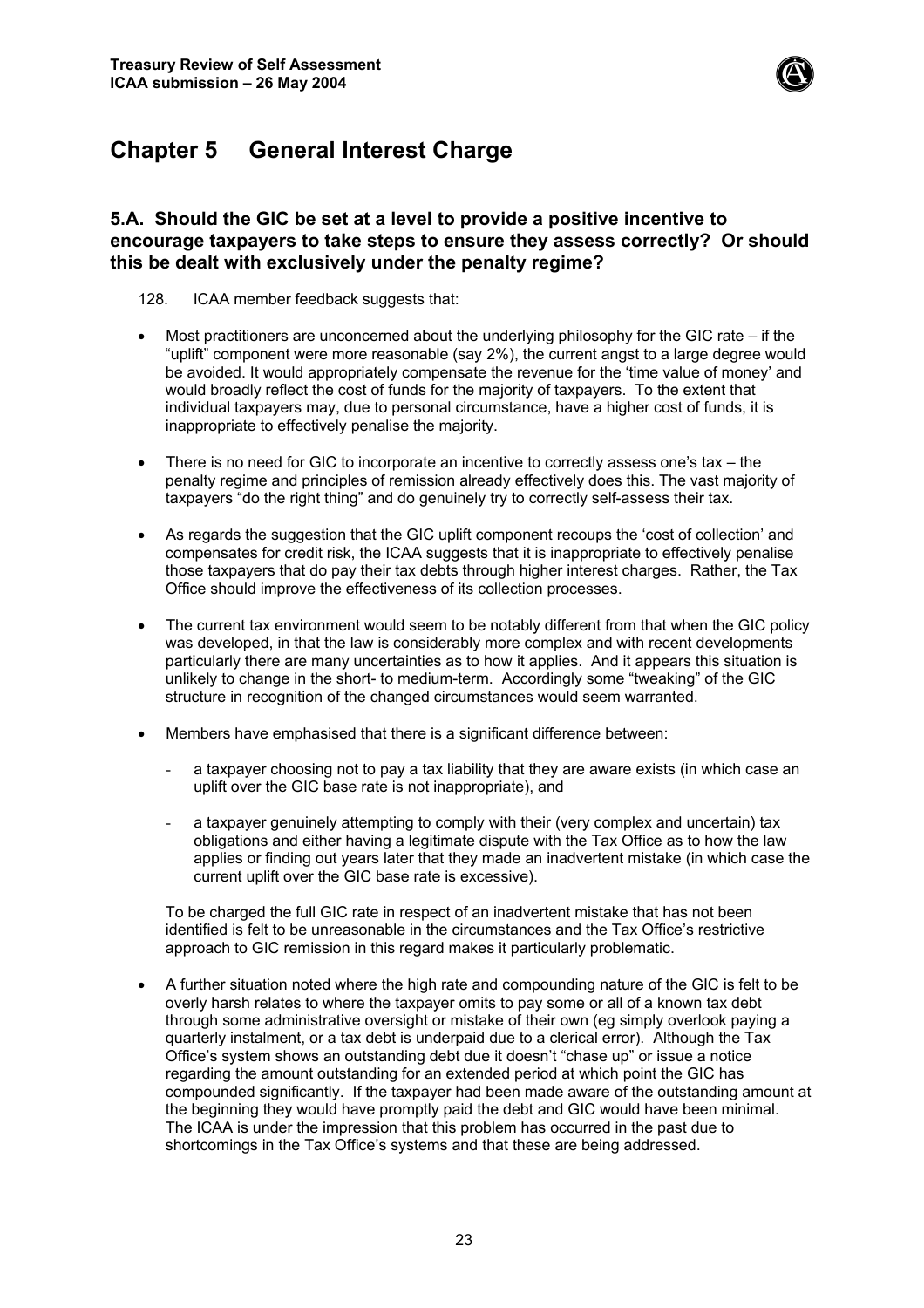

#### **Recommendation:**

- That the GIC "uplift" be reduced to 2% over the base rate.
- That there be an additional component added to the GIC rate that applies where a tax debt has crystallised and the taxpayer has not paid it after the notified date, as an incentive for taxpayers to promptly pay their tax.
- There is no need for the GIC to include a component to act as an incentive to encourage correct assessment of tax – the existing penalty regime already does this.

## **5.B. Is the rate of the GIC excessive against this principle?**

129. The current GIC rate is undoubtedly excessive. As noted above the "uplift" should be reduced to 2%.

## **5.C. Are the approaches identified in this Chapter suitable to address identified concerns with the GIC? If so, by what mechanism should the approaches be implemented? Are there cases where full GIC should continue to apply to shortfalls?**

130. The ICAA suggests that it is appropriate to compensate the revenue for the cost of funds forgone on an unpaid genuine tax debt, provided the period during which an amendment can be audited and amended is reasonable.

131. That is, if the GIC rate approximated the current GIC base rate and the amendment occurred within a reasonable period, as a matter of principle there is no need to cap it. The current angst regarding GIC occurs because the rate is so very high and the compounding effect over time makes it particularly inequitable.

132. If the current GIC rate were not significantly reduced (eg down to 2%), the suggestion of capping the GIC is applauded.

- "Stopping the clock" after two years is regarded as preferable to say 25% of the tax debt, given interest rates can be expected to fluctuate over time.
- Two years seems a reasonable time for a taxpayer to identify a mistake and/or for the Tax Office to have audited the taxpayer.

133. Furthermore, as indicated above it is not unreasonable for a higher rate to apply once the tax shortfall has been identified and remains unpaid.

#### **Recommendation:**

- Reduce the GIC to the current base rate plus 2%. Introduce a new component to apply to unpaid tax debts once the liability to pay is known.
- If the GIC rate is not reduced to this extent the suggestion of capping the GIC after 2 years should be adopted.
- The Commissioner's discretion to remit GIC should be amended to require the Commissioner to consider whether:
	- the mistake was inadvertent and a consequence of complexity and uncertainty in the law
	- the Tax Office contributed to the mistake, for example incorrect or misleading but non-binding advice by call centre staff.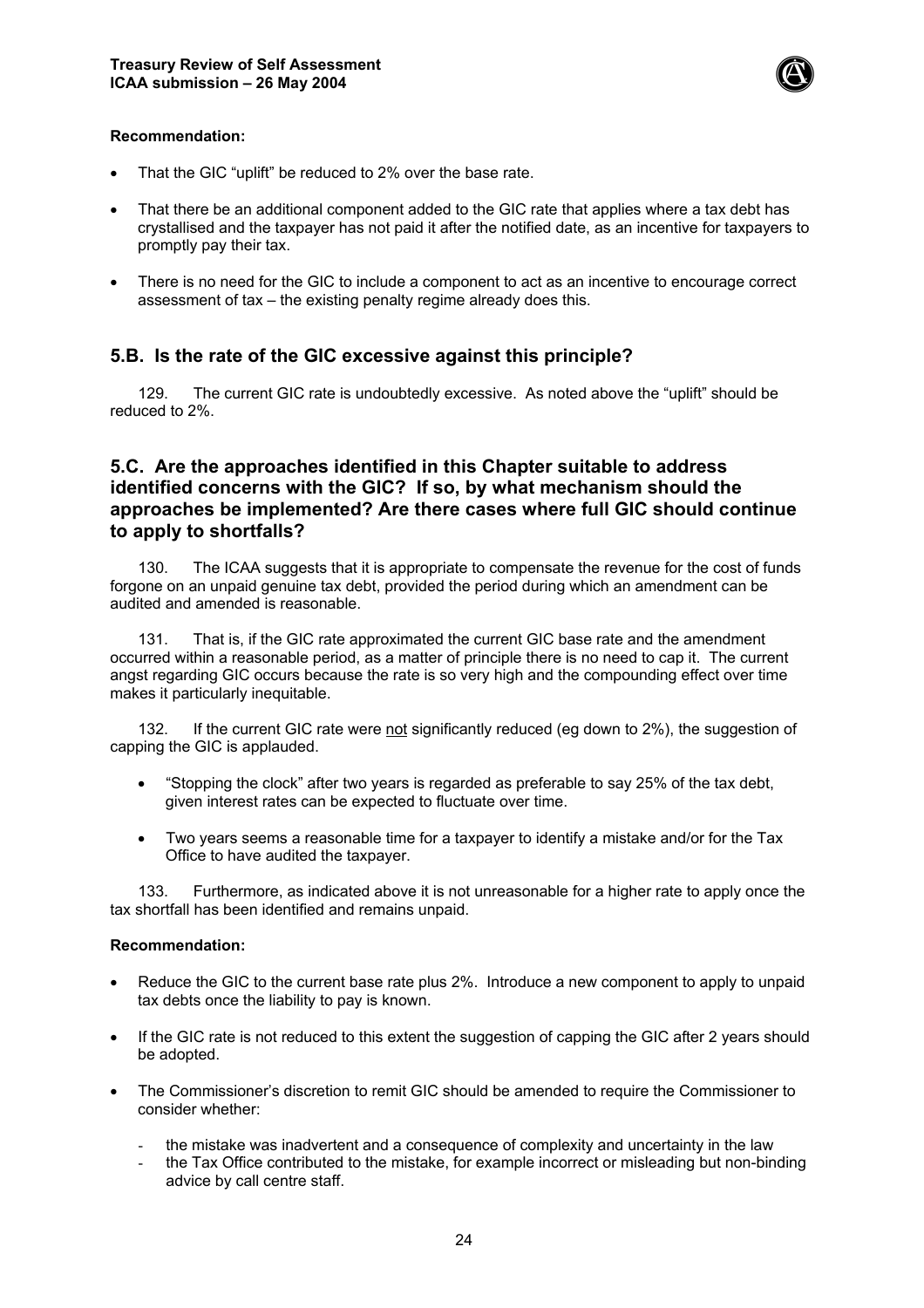

• Allow a taxpayer dissatisfied with the Commissioner's discretion to seek a review of the merits of the decision.

## **5.D. What priority should be given to simplicity in considering any changes to the current GIC regime? Should different market segments be treated differently for GIC purposes? Is it feasible to move away from a single, comprehensive system?**

134. This is a vexed issue. On the one hand, different treatment for different types of taxpayers allows a more equitable result to be delivered, though also raises concerns such has how does one differentiate between an extremely wealthy individual and 'the man on the street' for example? On the other hand, to differentiate between taxpayers for GIC purposes would add to the complexity of the tax system.

#### **Recommendation:**

• The ICAA's preliminary suggestion is that a single comprehensive system is preferable for the sake of simplicity. However further consultation between Treasury and the professional bodies may be beneficial once more basic decisions as to the structure of the GIC have been refined.

## **5.E. Should remission of the GIC be initiated by the Tax Office in more circumstances? If so, what criteria should be used?**

#### **Recommendation:**

- If the status quo in terms of GIC structure remains, then GIC remission should most definitely be initiated by the Tax Office in more circumstances. Furthermore, the circumstances in which the Commissioner can exercise his discretion to remit GIC as set out in section 8AAG of the Tax Administration Act 1953 should be expanded to encompass, for example, the complexity and uncertainty of the law involved and whether the Tax Office contributed to any delay or mislead the taxpayer.
- If the GIC were restructured as suggested above then GIC remission would not be such a concern. There would still be situations where a taxpayer feels that GIC remission to some greater extent is appropriate and there it would be reasonable to expect the taxpayer to initiate the request.
- Lack of consistency in how individual Tax Officers apply the current remission policy has been noted as a concern. The ICAA recommends that the Tax Office gives further consideration to addressing this.

## **5.F. Should the benefit from tax deductibility of the GIC be standardised, to eliminate the impact of varying tax rates? If so, how should this be achieved?**

135. There would seem to be three conflicting considerations here – equity as between taxpayers, simplicity and theoretical concepts of economic purity.

136. In this regard the status quo has the advantage of relative simplicity and the ICAA is unaware of any concerns amongst the taxpayer community of lack of equity due to varying tax rates. As such, unless Treasury can show some other compelling reason to alter the current rules allowing deductibility of GIC, the ICAA sees no reason to change them.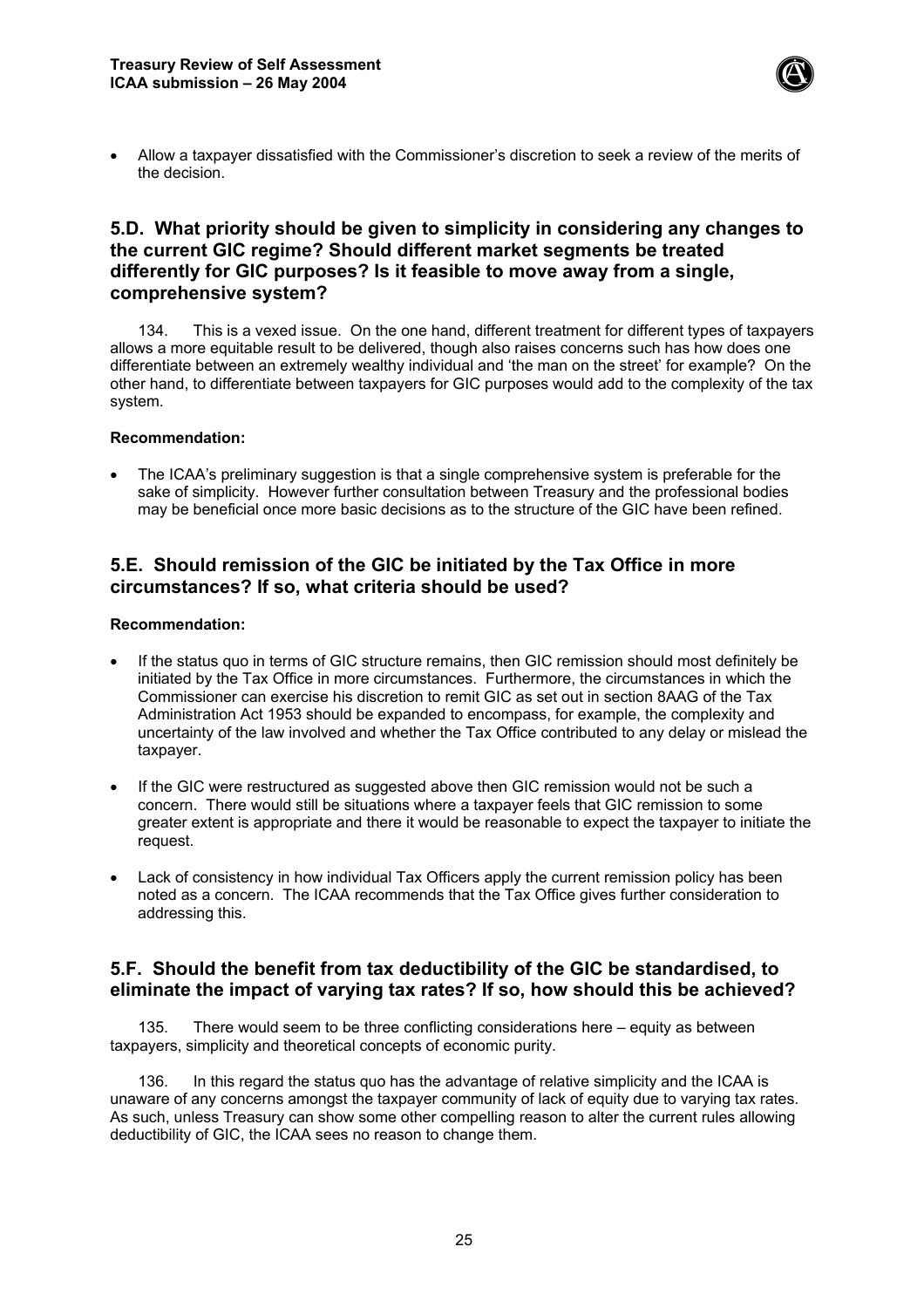

#### **Recommendation:**

• Should Treasury have a desire to investigate this proposal further, consultation between Treasury and the professional bodies would be beneficial once more basic decisions as to the structure of the GIC have been refined.

## **Additional ICAA comments regarding interest on overpayments of tax**

137. The ICAA would like to comment on the 'flip-side' of the GIC, being the payment of interest by the Tax Office to a taxpayer in respect of an overpayment of tax.

138. Without addressing the topic in any depth here, we note that members have raised concerns regarding the inequity in certain situations of the lower rate of interest that taxpayers receive, especially when contrasted against the GIC rate the taxpayer is required to pay in the event of a shortfall.

139. A particular example is where taxpayer has an amended assessment to which they object, but they take a conservative / conciliatory approach and pay the assessed tax (or perhaps 50%), even though adamant that the Tax Office position is not technically sustainable. The court confirms that the taxpayer was correct and indeed the Tax Office had no strong bounds for their position. The taxpayer will only receive interest on the overpaid tax at the base rate, an amount that will never properly compensate the taxpayer for the lost use of those funds. This is regarded as particularly inequitable where the court confirms that the Tax Office should never have contested the issue.

#### **Recommendation:**

• If Treasury does decide to recommend a comprehensive 'overhaul' of the GIC system, the ICAA suggests that such issues of equity regarding the rate at which the Tax Office pays interest on over payments should also be considered.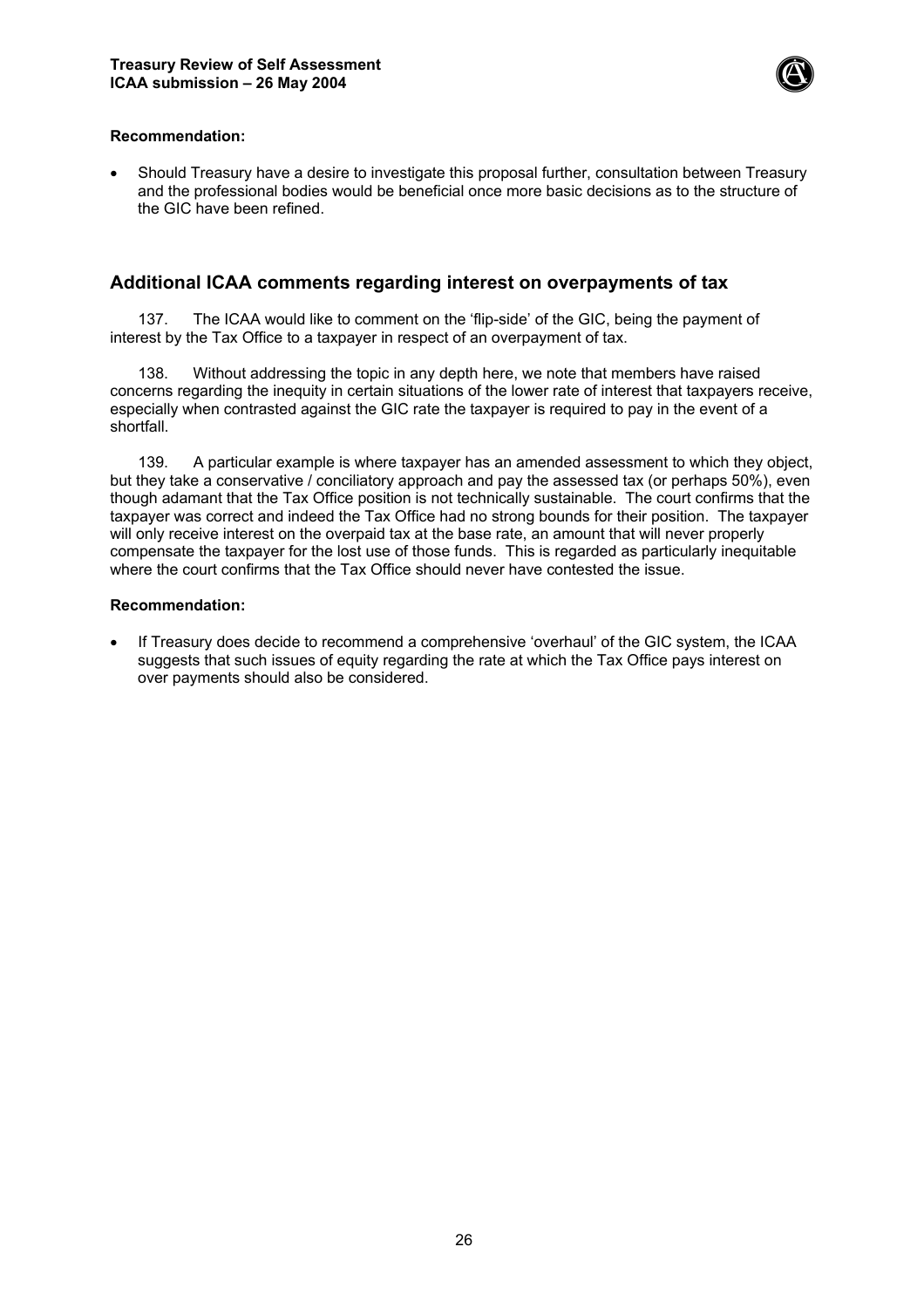

## **Chapter 6 Other issues**

## **6.A. Should the Tax Office undertake earlier examination of any categories of return (or specific items)? If so, what taxpayers or specific items and why?**

140. The ICAA would like to hear more discussion about how this proposal would work in practice before specifically endorsing it or otherwise. From the information contained in Treasury's discussion paper it seems questionable whether the proposal offers any benefits for the taxpayer over and above the certainty they can achieve by seeking a PBR for example.

#### **Recommendation:**

• Further consultation between Treasury and the professional bodies should Treasury wish to further pursue this proposal.

## **6.B. What further steps would promote taxpayer awareness of their obligations under self assessment? Could, for example, notices of assessment be better labelled?**

141. It would seem that a lack of awareness of obligations under self assessment is primarily a problem amongst individuals and small business. The labelling of notices, tax return material and other Tax Office information could be improved in that regard.

#### **Recommendation:**

- Consumer groups representing the interests of these taxpayers are probably best placed to offer more detailed suggestions.
- Explore better utilising employers as a distribution channel, for example providing a pack of 'simple English' information to new employees.

## **6.C. In what circumstances is there a need for a Public Tax Advocate or greater use of alternative dispute resolution?**

142. Both of these proposals are encouraging and warrant further in-depth consideration. The ICAA's preliminary thinking is that a more formal and independent alternative dispute resolution (ADR) process could be positive, in terms of a cheaper and more timely process for resolving disputes – particularly large business audits.

143. However further consultation with stakeholders would be desirable to work through a range of issues (possibly other areas of the law utilising ADR processes have addressed and accommodated these matters) such as:

- The ADR process would need to be independent of Tax Office.
- Query whether it should be restricted the to application of facts or also to questions of law?
- Presumably the outcomes would not be public, so a lack of transparency as well as lack of creation of precedents would result.

144. As for a Tax Advocate, this role would presumably benefit the "battler" and that might be its primary role. The Whitaker CGT case is an example of where a Tax Advocate would have been of valuable assistance.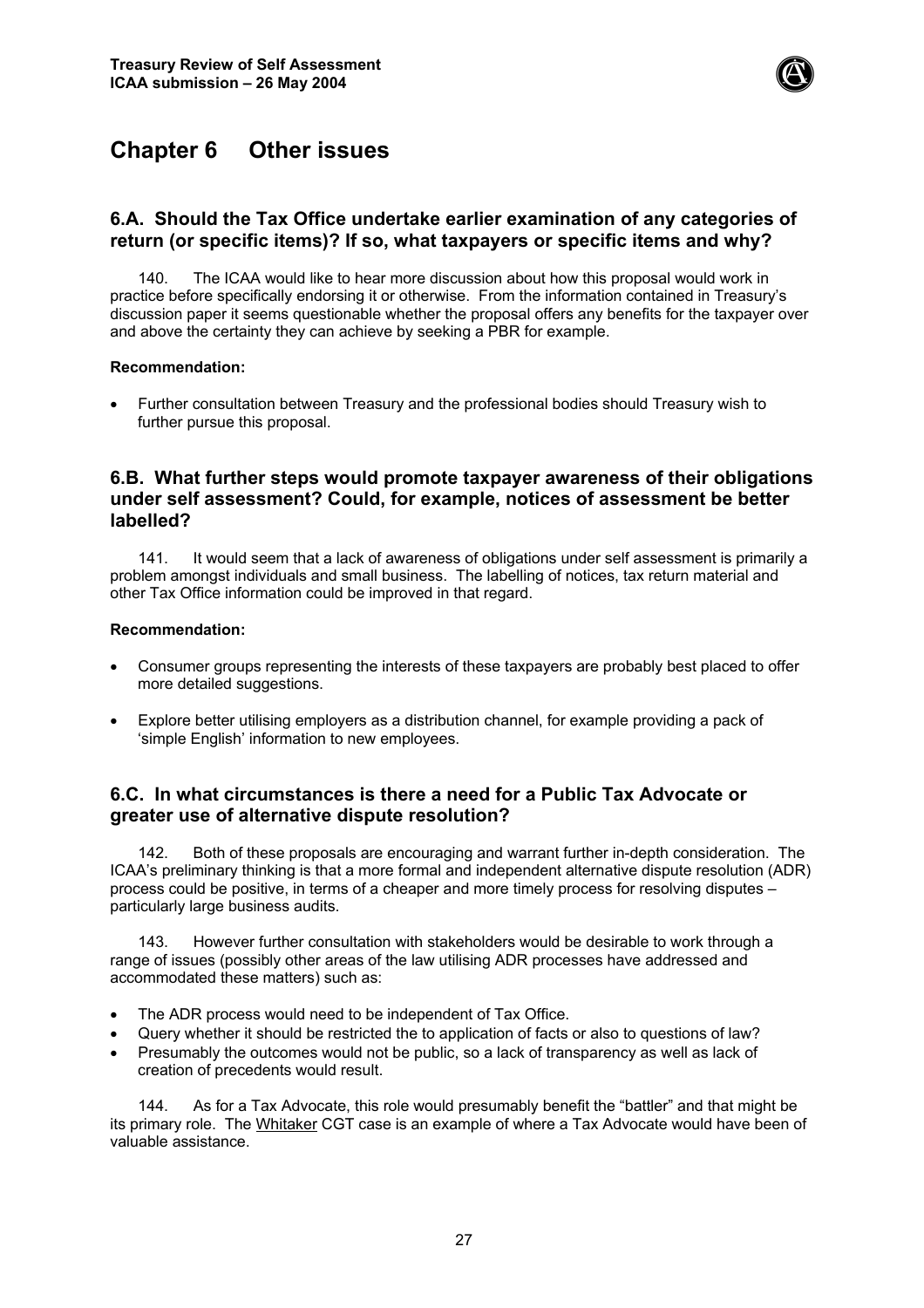

## **6.D. What is the impact of the Tax Office reviewing tax agent systems? Could these reviews be improved, and if so, how?**

145. The ICAA is aware of significant concerns repeatedly raised by tax agents about the Tax Office undertaking a range of review exercises which are not strictly audits and which are time consuming for agents and difficult to recoup from clients (and indeed dissuade new entrants to the profession). However these exercises are not generally in relation to the tax agent's systems, but rather verification and other integrity checks of the tax agent's clients or to confirm details regarding the client's registration with the Tax Office.

146. Having said that, the ICAA is of the view that all Tax Office reviews of tax agents' systems along the lines of "quality assurance reviews" should be kept to a minimum. It is the ICAA's understanding that Tax Office risk profiling and analysis allows it to deduce which tax agents that have poor systems, in the sense of being behind in meeting their lodgment program or an unacceptable proportion of returns contain mistakes etc. It is understood that one of the roles of the new Relationship Manager Program is to investigate and seek to rectify these concerns on a cooperative one-on-one basis.

## **6.E. What particular information could the Tax Office collect more efficiently? What is the optimal balance between the Tax Office giving early warning of information requirements and the need to be able to respond to issues emerging from tax returns?**

Information requests to individual taxpayers during audits or other reviews

147. Members repeatedly raise concerns about the inefficient way in which the Tax Office undertakes audits and other reviews of taxpayers' affairs. It seems that information requests are excessive, unnecessarily wide and untargeted, and drawn out over a longer period of time with follow up requests for information.

148. This adds to the cost of the audit from the taxpayer's perspective. Members who are advisors to small business particularly suffer, as they invariably do not pass on the full cost of their time. As one member put it:

*"When an ATO officer can take 20 hours of our time and our client's to perform a BAS review for a three month period, when this client turns over some \$100k per annum, it becomes ludicrous. It just isn't possible without being totally ruthless and heartless to charge the client our time cost. Also note, that review achieved a net return to the ATO of some \$200… so I guess they aren't doing real well on their time recovery either on that one…"*

#### Information requested in tax returns and schedules

149. The compliance burden associated with having to provide considerable quantities of information to the Tax Office in a self-assessment environment is a cause of much resentment amongst taxpayers.

150. The professional bodies have raised concerns and sought to consult constructively with the Tax Office on various occasions but with little positive result in that the ATO advises all the information requested is necessary and effectively non-negotiable.

151. The Large Corporate Compliance Project referred to above at [3.B] did examine the issue of more efficient and effective collection of information. Certainly advance warning of information requirements is desirable, both as regards tax returns and schedules thereto, and also queries postlodgment of the return.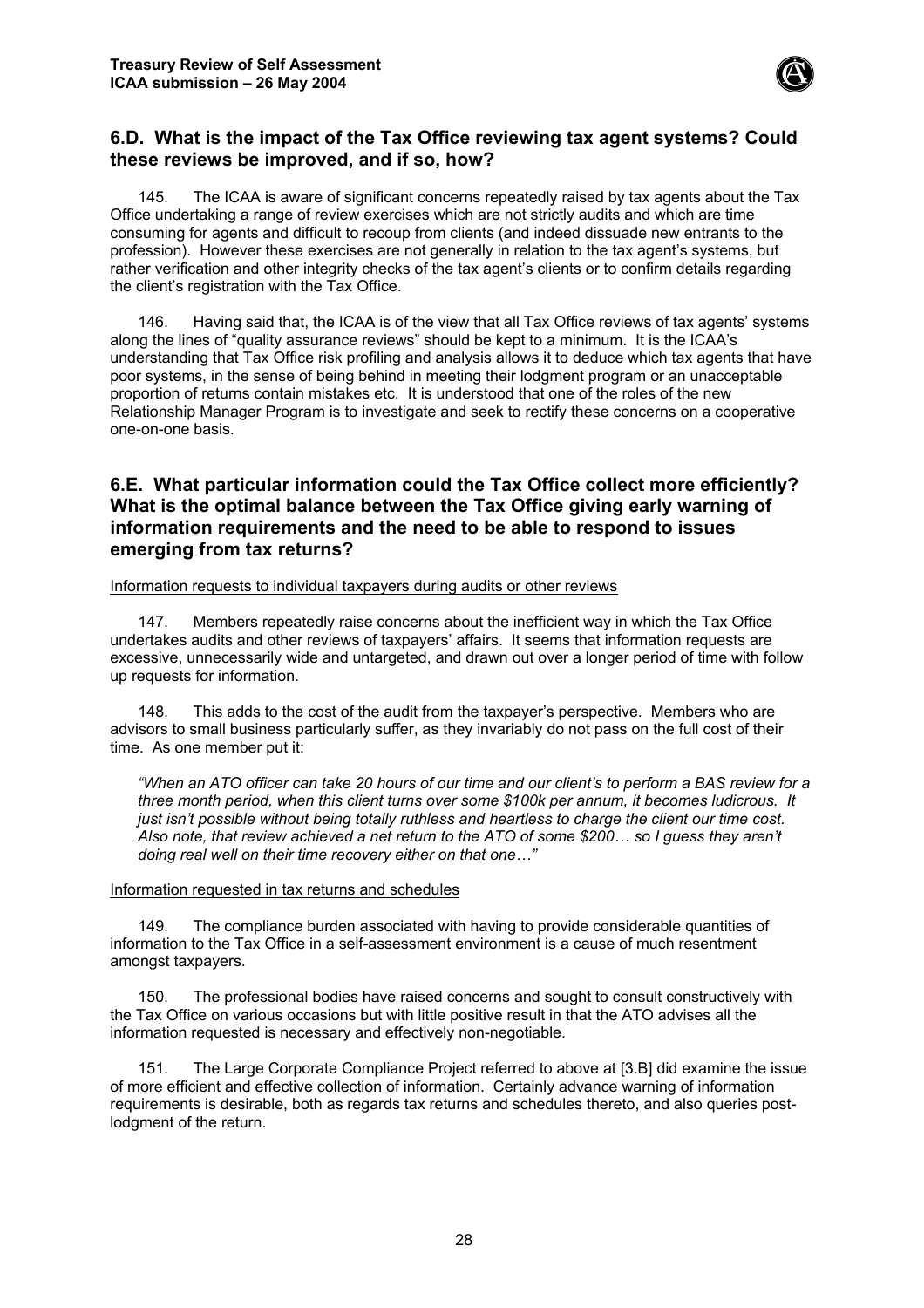

152. Overlaying this, it would be highly desirable if the Tax Office undertook thorough consultation with taxpayers to enable a proper appraisal of the cost involved in the taxpayer providing the information sought.

153. There are numerous examples of data sought which business taxpayers' accounting systems cannot easily provide and the cost of manually collating it with any accuracy is prohibitive – as a consequence many taxpayers provide a rough estimate at best. The data is thus not particularly reliable, making the exercise somewhat pointless. Through improved and earlier consultation it might be possible to identify a better way of meeting the Tax Office's data needs using data more readily accessible from the taxpayer's perspective.

## **6.F. What particular record keeping requirements are regarded as onerous?**

154. The ICAA notes that at a general proposition:

- Record keeping for business taxpayers is a particular problem when the tax system requirements don't match what the taxpayer would otherwise be doing for ordinary business purposes or due to other regulations. Thus for example requirements relating to CGT, UCA, debt/equity, employee travel diaries, transfer pricing, fringe benefits tax generally and reportable fringe benefits particularly are problematic.
- Individual taxpayers and small business operators may not appreciate the extent of records that they are required to keep.
- In many instances the onerous requirements are a product of the design of the legislation, in other cases due to requirements imposed by the Tax Office (transfer pricing records keeping requirements are an extreme example).

155. The issue of onerous record keeping requirements has been raised on a more specific basis by both the professional bodies and the Tax Office on numerous occasions and more detail can be provided if it would assist. The ICAA is of the view that to lessen the record keeping burden would require a genuine commitment on the part of Treasury, the Tax Office and the profession to work together to find solutions that will address the legitimate objectives and concerns of all parties.

#### **Recommendation:**

If there is a genuine commitment to investigating ways to lessen the record keeping burden as outlined above, the ICAA would be pleased to contribute and assist.

## **6.G. What specific income tax lodgement deadlines are difficult to meet? Are there other circumstances in which penalties should be remitted for late lodgement?**

156. Tax agents suffered terribly during 2000 – 2003 in terms of the impossibility of meeting tax return and activity statement lodgement deadlines, largely due to the introduction of the New Tax System and other substantial tax reforms as well as shortcomings in Tax Office administrative systems.

157. It is the perception of the ICAA that this systemic problem has largely been overcome. However many practitioners still struggle with the demands of the new regime and the compliance burden imposed by both the legislation itself and Tax Office administrative requirements. Meeting deadlines after the Christmas and Easter breaks are always a particular concern, particularly for smaller firms with less staff.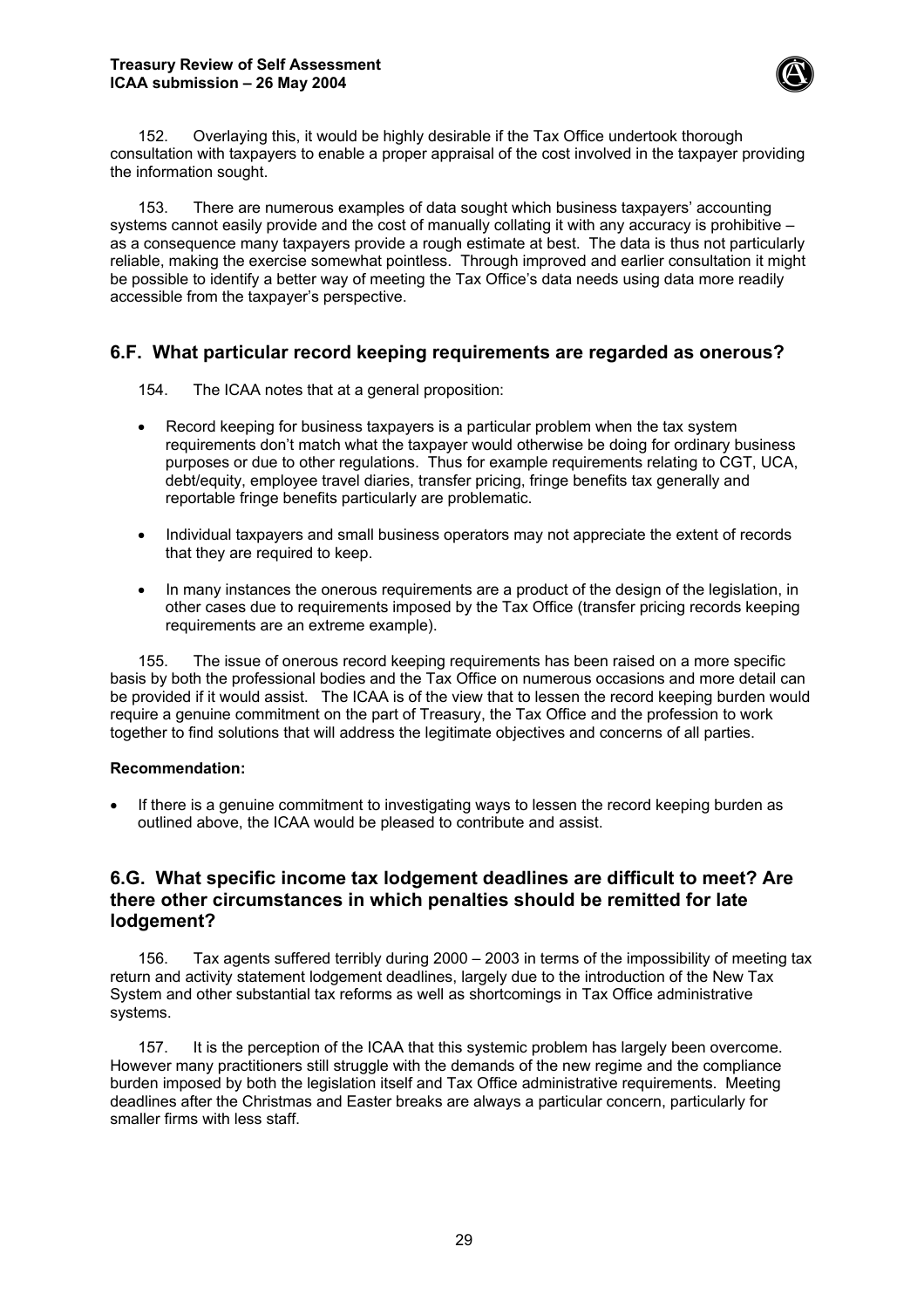

158. The Tax Office works closely with the profession in designing the lodgment program and while the compliance burden imposed by the current tax system remains, it seems that little more can be done to alleviate the problem.

159. An ongoing problematic issue on which the ICAA continues to raise with the Tax Office on behalf of its members is the matter of remission of penalties for late lodgment.

## **6.H. What are the most important discretions as to liability that should be removed/re-written?**

160. This is a problematic issue requiring further in-depth consultation between Treasury, the Tax Office and the professional bodies.

161. On the one hand, taxpayers want clear and certain law so they know where they stand. The existence of discretions is arguably contrary to a sound self assessing system. On the other hand, as has become starkly apparent in recent years, where the law is not clear and certain, where there are requirements that can operate in a harsh manner, or there are "gaps" in the law, a Commissioner's discretion may be the only way to enable a sensible and equitable result to be achieved.

## **6.I. Are there any general problems that are affecting the operation of elections under the self assessment system?**

162. At the most basic level, the ICAA is of the view that unless required for integrity reasons, elections should not need to be lodged with the ATO. Furthermore, we propose that the Commissioner should have a general discretion to allow a taxpayer to make or lodge an election after the prescribed date, unless the provision in question specifically states that this general discretion not apply.

163. Recent experiences with Family Trust Elections and to a lesser degree the R&D Tax Offset highlight the difficulties that can arise when:

- conditions surrounding the requirements for elections to be effective are inappropriately restrictive, and
- the consequences of elections not being correctly made are out of proportion with the "mischief" involved.

164. Serious problems with elections also arise when there are delays in legislation being passed. This was exemplified by the recent rules relating to foreign currency gains and losses which had an effective date of 1 July 2003, although the relevant legislation did not receive Royal Assent until the following December. There was an opportunity for a back-dated start choice to be made but broadly speaking, only 30 days was given from Royal Assent to make the elections. A repeat of this type of situation should be avoided in the future. It does not allow sufficient time for taxpayers to make informed decisions, particularly where such elections may be irrevocable. The ICAA, however, does support the Treasury's approach in regard to such elections in not requiring them to be physically lodged with the Tax Office.

## **Recommendation:**

• Introduce a general discretion by which the Commissioner can allow a taxpayer to make or lodge an election after the prescribed date, unless the legislation specifically states that this general discretion not apply.